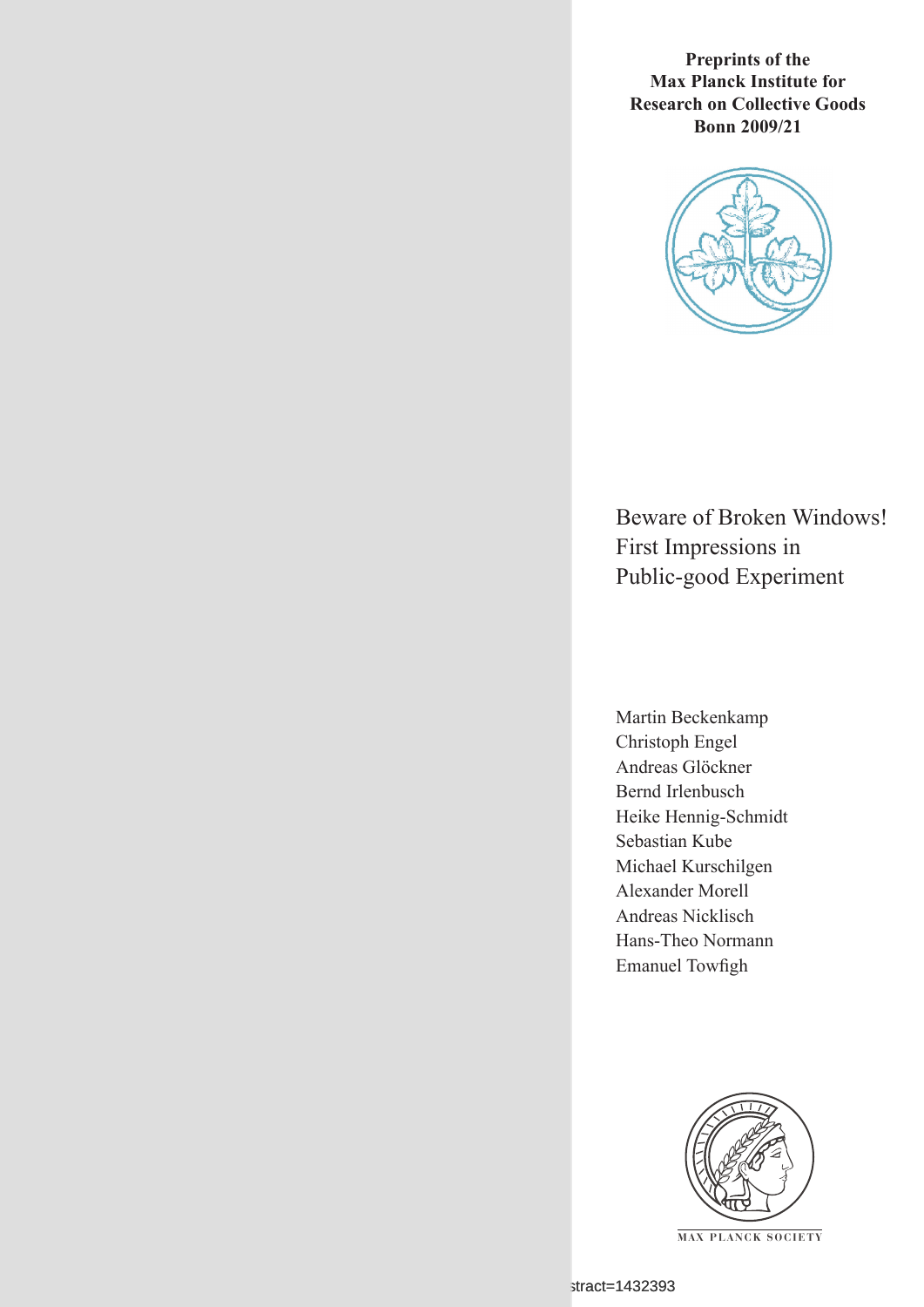

# **Beware of Broken Windows! First Impressions in Public-good Experiments**

Martin Beckenkamp, Christoph Engel, Andreas Glöckner, Bernd Irlenbusch, Heike Hennig-Schmidt, Sebastian Kube, Michael Kurschilgen, Alexander Morell, Andreas Nicklisch, Hans-Theo Normann, Emanuel Towfigh

July 2009

Max Planck Institute for Research on Collective Goods, Kurt-Schumacher-Str. 10, D-53113 Bonn http://www.coll.mpg.de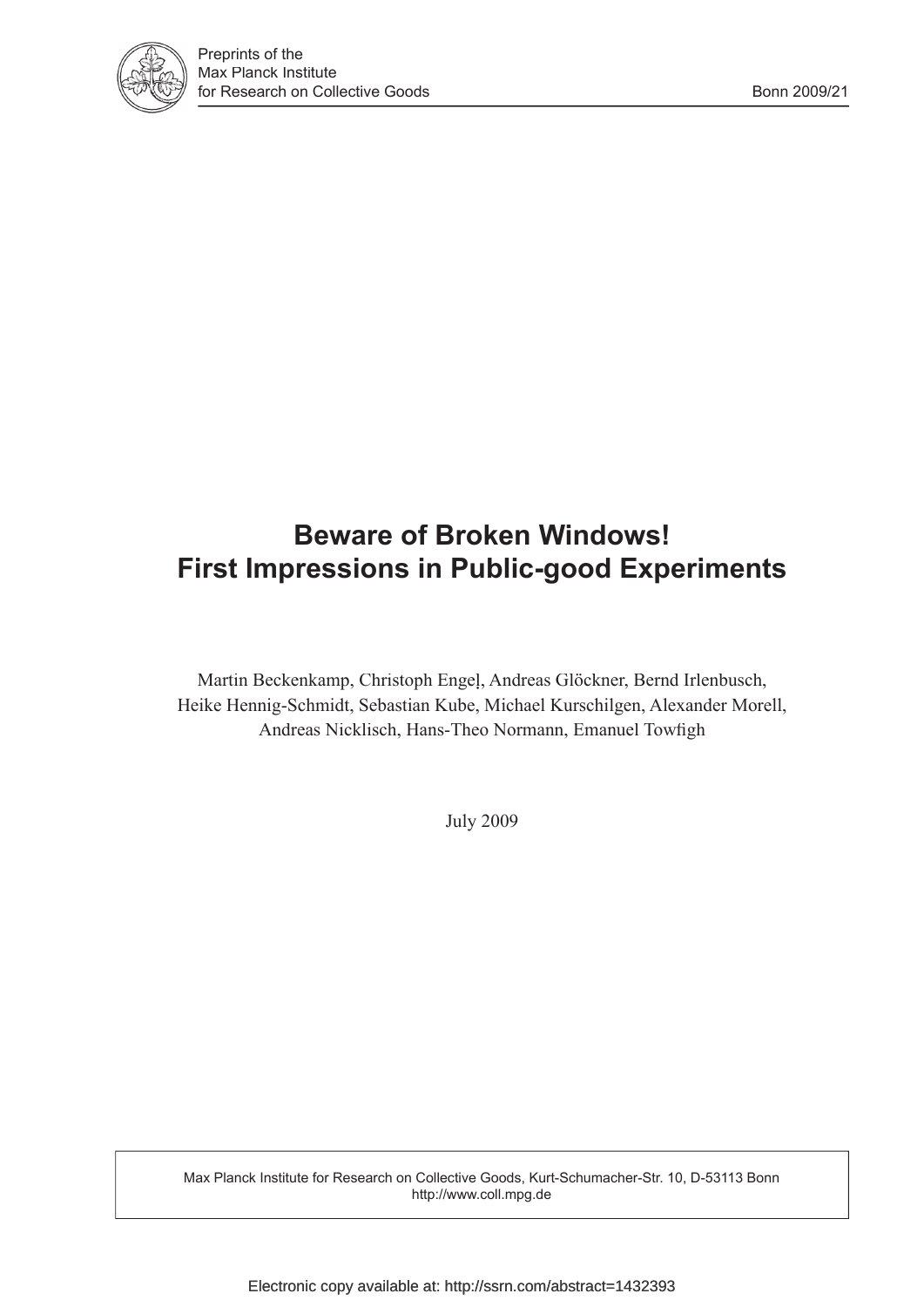# **Beware of Broken Windows! First Impressions in Public-good Experiments**<sup>∗</sup>

**by** 

# **Martin Beckenkamp, Christoph Engel**∗∗**, Andreas Glöckner, Bernd Irlenbusch, Heike Hennig-Schmidt, Sebastian Kube, Michael Kurschilgen, Alexander Morell, Andreas Nicklisch, Hans-Theo Normann, Emanuel Towfigh**

#### **Abstract**

Broken Windows: the metaphor has changed New York and Los Angeles. Yet it is far from undisputed whether the broken windows policy was causal for reducing crime. In a series of lab experiments we show that first impressions are indeed causal for cooperativeness in three different institutional environments: absent targeted sanctions; with decentralised punishment; with decentralised punishment qualified by the risk of counterpunishment. In all environments, the effect of first impressions cannot be explained with, but adds to, participants' initial level of benevolence. Mere impression management is not strong enough to stabilise cooperation though. It must be combined with some risk of sanctions.

*JEL:* C91, D03, D63, H41, K14, K42

-

*Keywords:* Broken Windows, Impression Management, Criminal Policy, Public Good Experiment

<sup>∗</sup> Helpful comments by Christian Traxler and Sebastian Goerg are gratefully acknowledged.

Corresponding author: Prof. Dr. Christoph Engel, Max Planck Institute for Research on Collective Goods, Kurt-Schumacher-Straße 10, D-53113 Bonn, engel@coll.mpg.de, ++49/228/9141610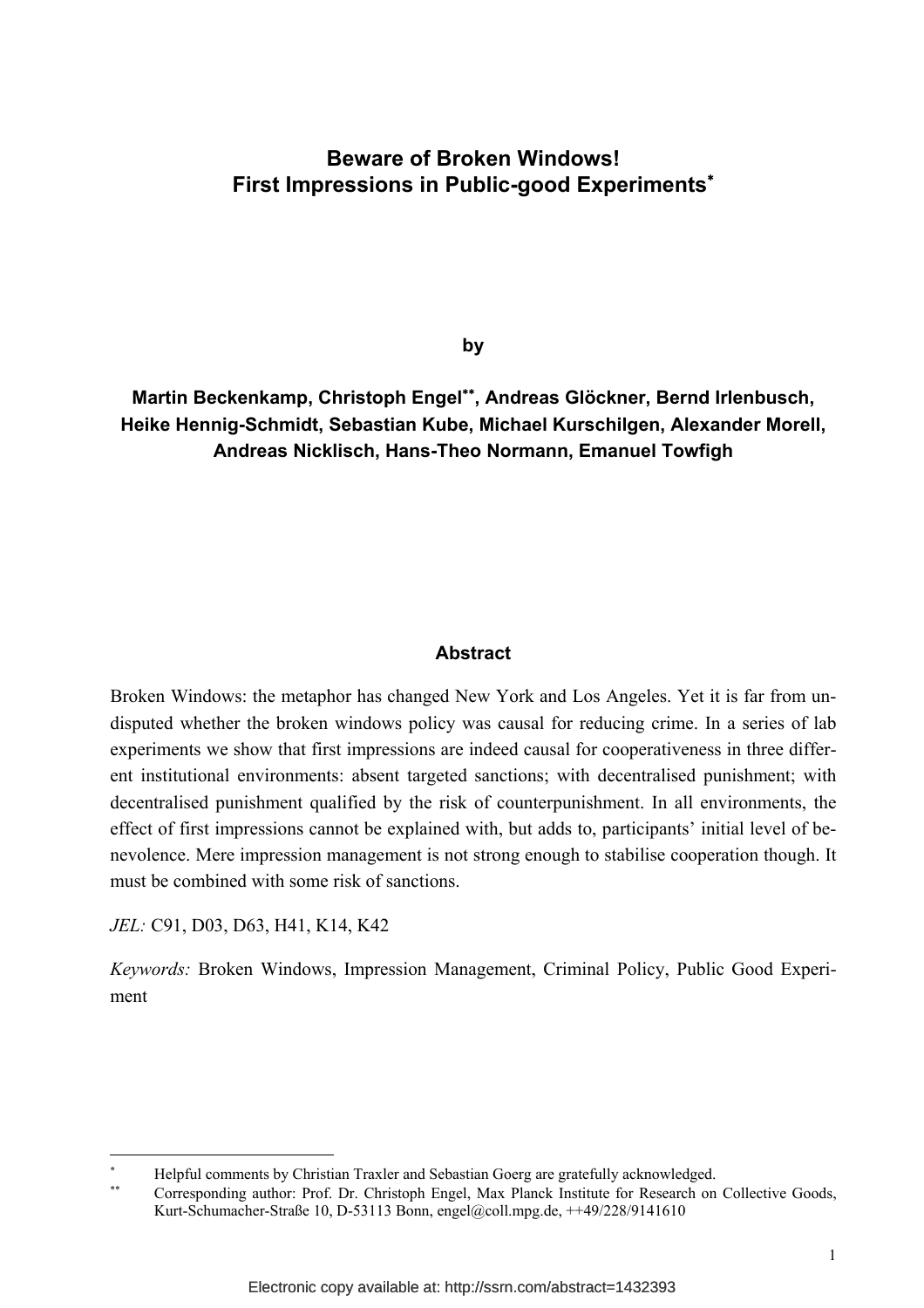# **1. Motivation**

Times Square, Manhattan, 1990: clearly not the place to be. You would have met all sorts of outcasts and would have exposed yourself to a serious risk of violent crime. Times Square, Manhattan, 2000: indulge in the world's most vibrant city, at its best. Don't be afraid of violence. The crime rate is substantially below the national average.<sup>1</sup> Usually Mayor Rudolph W. Giuliani and New York Police Dept. Commissioner William Bratton are credited with the success (Zimring 2007). In recent years, William Bratton has repeated the New York success in Los Angeles. (Wagers 2008). In both cities, he explicitly relied on the "broken windows" policy (Wilson and Kelling 1982; Skogan 1990; Kelling and Coles 1996), which was inspired by an experiment conducted by Philip Zimbardo in 1969. Zimbardo simultaneously placed two otherwise identical cars in public spaces, one in the Bronx, the other in Palo Alto. Neither car had license plates, and the hood was open. Within 26 hours the first car was totally pillaged and destroyed, while the second stayed pristine for an entire week. Once the experimenters themselves broke a window with a hammer, it went to ruins within hours, even in the sheltered and prosperous Californian town (Zimbardo 1969).

Correlation analysis supports the claim that the broken windows policy, measured by the number of traffic tickets (Wilson and Boland 1978), the number of arrests per police officer for disorderly conduct or driving under influence (Sampson and Cohen 1988) or of misdemeanour arrests (Kelling and Sousa 2001; Corman and Mocan 2005), contributed to the decline in serious crimes, even if one controls for economic conditions and for crime deterrence (Corman and Mocan 2005) (see also Cruz Melendez 2006: for the link to the "Moving to Opportunity" Program). Yet, other studies did not find a significant effect. They used a complex index of perceived social disorder as the independent variable (Sampson and Raudenbush 1999). Information about lawabiding or the number of abandoned buildings did not have a significant influence either on young males' beliefs about the risk of being convicted (Lochner 2007); (see also the mixed results by Taylor 2001). More importantly, it is far from undisputed whether correlation can be interpreted as causation (Harcourt 1998; Harcourt 2001; Sampson, Morenoff et al. 2002; Harcourt 2005; Harcourt and Ludwig 2006). Note, however, that time series evidence from Switzerland shows tougher enforcement of mild crimes to reduce the incidence of severe crimes in later years (Funk and Kugler 2003). Nonetheless, hardly any observer doubts that the success in US cities has had multiple causes. In this paper, we try to mitigate these concerns by supplementing the existing field evidence with behavioural data gathered under *controlled conditions* in laboratory experiments. That way we are also able to isolate the effect of first impressions, and can stay clear from the accompanying danger of justifying the use of stereotypes, like race (cf. Stewart 1998), or from using the broken windows metaphor as a pretext for generating social segregation (Seiler 2008).

The data which we use stems from a series of public-good experiments that were conducted by several authors all over the world; including our own, new contributions to this literature. Our

j 1 For details, see Uniform Crime Reports, at http://www.fbi.gov/ucr/ucr.htm .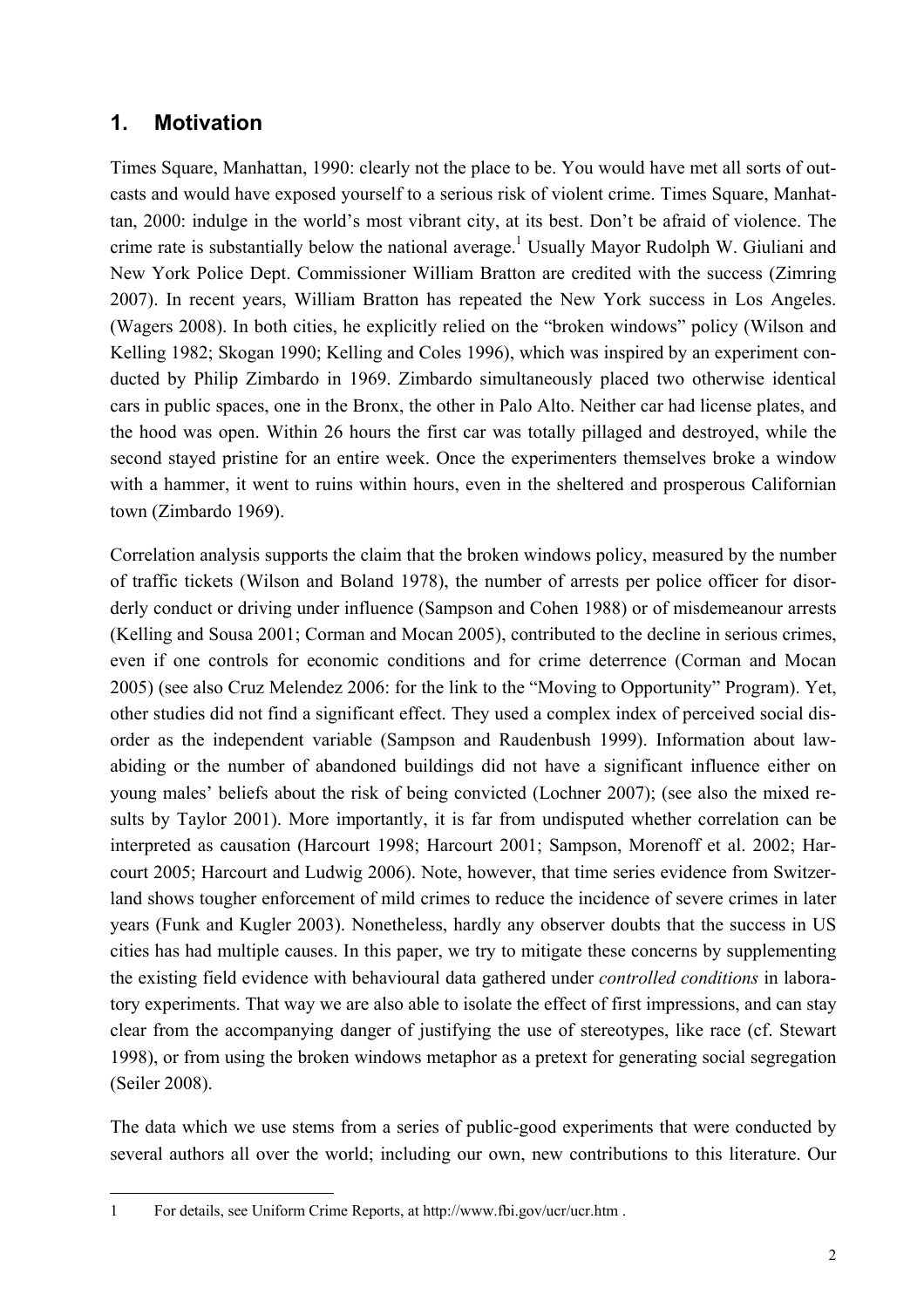data set features regular public-good games, public-good games with punishment opportunities, and public-good games with punishment and counter-punishment opportunities. On first inspection, this data does not appear very appealing for our purpose. In regular public-good experiments, subjects' contribution rates vary widely (for surveys see Ledyard 1995; Zelmer 2003). While giving participants the costly opportunity to punish each other tends to raise average contributions (Fehr and Gächter 2002), there is still a high degree of variance in the observed contribution rates (Herrmann, Thöni et al. 2008). The variance is also present when those receiving punishment are given a chance to strike back (Denant-Boèment, Masclet et al. 2007; Nikiforakis 2008), although contribution rates now drop on average. Essentially, the large body of experimental data appears almost chaotic; apparently independent of the design, some groups are able to sustain a considerable degree of cooperation throughout the game, while other groups completely fail. This even holds if experiments are run under the same protocol and in one and the same  $lab.<sup>2</sup>$ 

However, as we demonstrate in this paper, the apparent puzzle dissolves as soon as we control for initial impressions. By the very fact that we can generate order in this dataset, we can show that "broken windows" destroy socially desirable behaviour, even under the context-free, clean conditions of a lab experiment. If others contribute a substantial amount of their endowment in the beginning, the group is very likely to collect a lot of money for the joint project. If initial impressions are bad, the opposite effect can be predicted. Initial impressions also have a significant effect if we control for the respective player's own initial contributions, i.e., for her type. Thus, we do not measure favourable attitudes, but we indeed see the effect of one's environment on one's behaviour. In the lab, participants do not literally break windows, or see them broken. Yet they all know full well that it would be socially desirable for everyone to contribute their entire endowments to the joint project. The less the other group members do so in the first round, the more "windows are broken" in the local environment in which this one player happens to be for the rest of the game.

The remainder of this paper is organised as follows. Section 2 links our work to the related literature. Section 3 describes the dataset and the experimental designs. Section 4 presents the puzzling evidence we observe in the dataset. Section 5 dissolves the puzzle by using different measures for first impressions. Section 6 discusses implications for the behavioural theory of publicgoods and for public policy.

# **2. Related Literature**

The closest analogue to our study in the legal literature is a field experiment that randomly exposed 12 of 24 matched violent crime places in Jersey City to intense police scrutiny and intervention. In the places chosen, crime rates dropped substantially, while they did not in the unaf-

 $\overline{a}$ 2 For details, see the comparison below between our experiments and the Hermann experiments in the Bonn EconLab.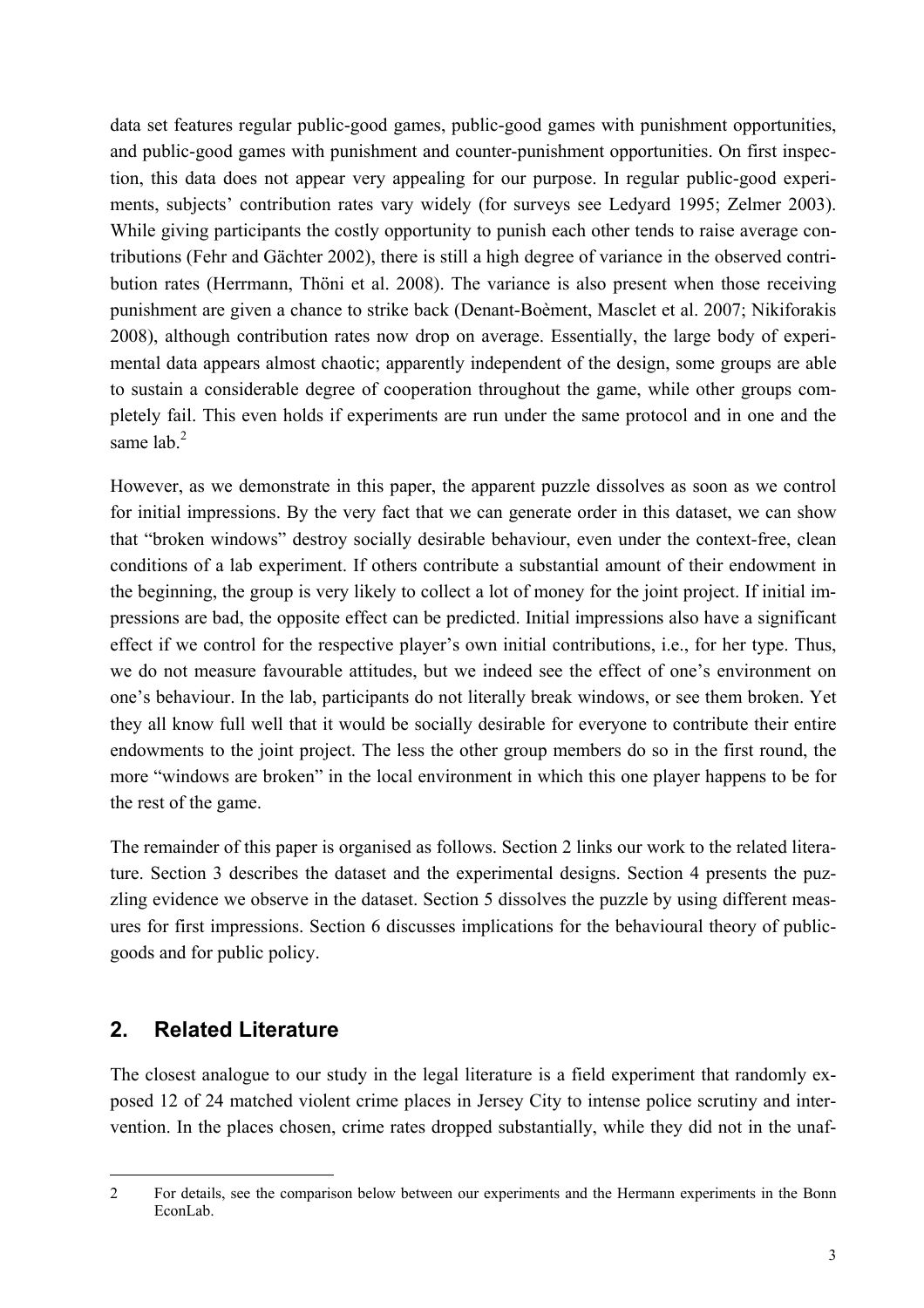fected places (Braga, Weisburd et al. 1999). In a similar vein, in a series of sociological field experiments, when there were signs of disorder, like graffiti, abandoned shopping carts, or bicycles locked where they were not supposed to be, this induced passers-by also to break these and other rules (Keizer, Lindenberg et al. 2008).

Our dataset differs in that our "intervention" is much more light-handed; it is confined to the first impressions subjects happen to make. Moreover, since we conducted lab experiments, we need not have second thoughts about the influence of explanatory variables beyond our control. A further advantage of our approach stems from the nature of both the dependent and the independent variables. In the field, both are categorical: people either break the law or they obey it; people either see disorder or they do not. In our setting, "disorder" is measured by the distance from socially optimal behaviour, and socially desirable behaviour is measured by the amount bystanders contribute to the joint project. Due to that feature, we are also able to distinguish between the overall level of disorder and the maximum disorder participants experience in the group of which they happen to be a member. Finally, since all our data is from games repeated over 10 periods, we can also analyse the dynamics triggered by favourable or unfavourable first impressions.

Another lab experiment from the legal literature demonstrates that the law can serve as a focal point if participants perceive the situation as a coordination problem (McAdams and Nadler 2008). We, however, go one step further, in that our setting exposes participants to a true dilemma. In game-theoretic parlance, we are studying a prisoner's dilemma, while the previous experiment tested a hawk/dove game. Since in a prisoner's dilemma defection is a dominant strategy, ours is an even stronger test for the power of orientation.

In the economics literature, the closest analogue is an experiment where, in a first stage, participants were screened for their cooperativeness. In the second stage, they played a standard publicgood game, knowing that they were interacting with partners that scored like them in the pre-test. In a voluntary contribution mechanism, this unequivocally increased cooperation, even for those scoring low in the pre-test. However with punishment, overall contributions decayed, due to very poor performance of those scoring low in the pre-test (Gächter and Thöni 2007). The effect of sorting is positive throughout if subjects are rematched every round according to their cooperativeness in the previous round (Gunnthorsdotir, Houser et al. 2007). Likewise, if groups have a chance to exclude freeriders, this improves cooperation in a dilemma setting (Cinyabuguma, Page et al. 2005; Croson, Fatas et al. 2008), as does a mechanism that allows members to selfselect into groups (Page, Putterman et al. 2005), in particular if freeriders are effectively excluded by a rule that sacrifices a portion of the group income to outsiders (the Red Cross, as it was) (Brekke, Hauge et al. 2009). Our study differs from this literature in that all we use is an element present in any public good game, and in any real life social dilemma: the first impressions participants happen to make.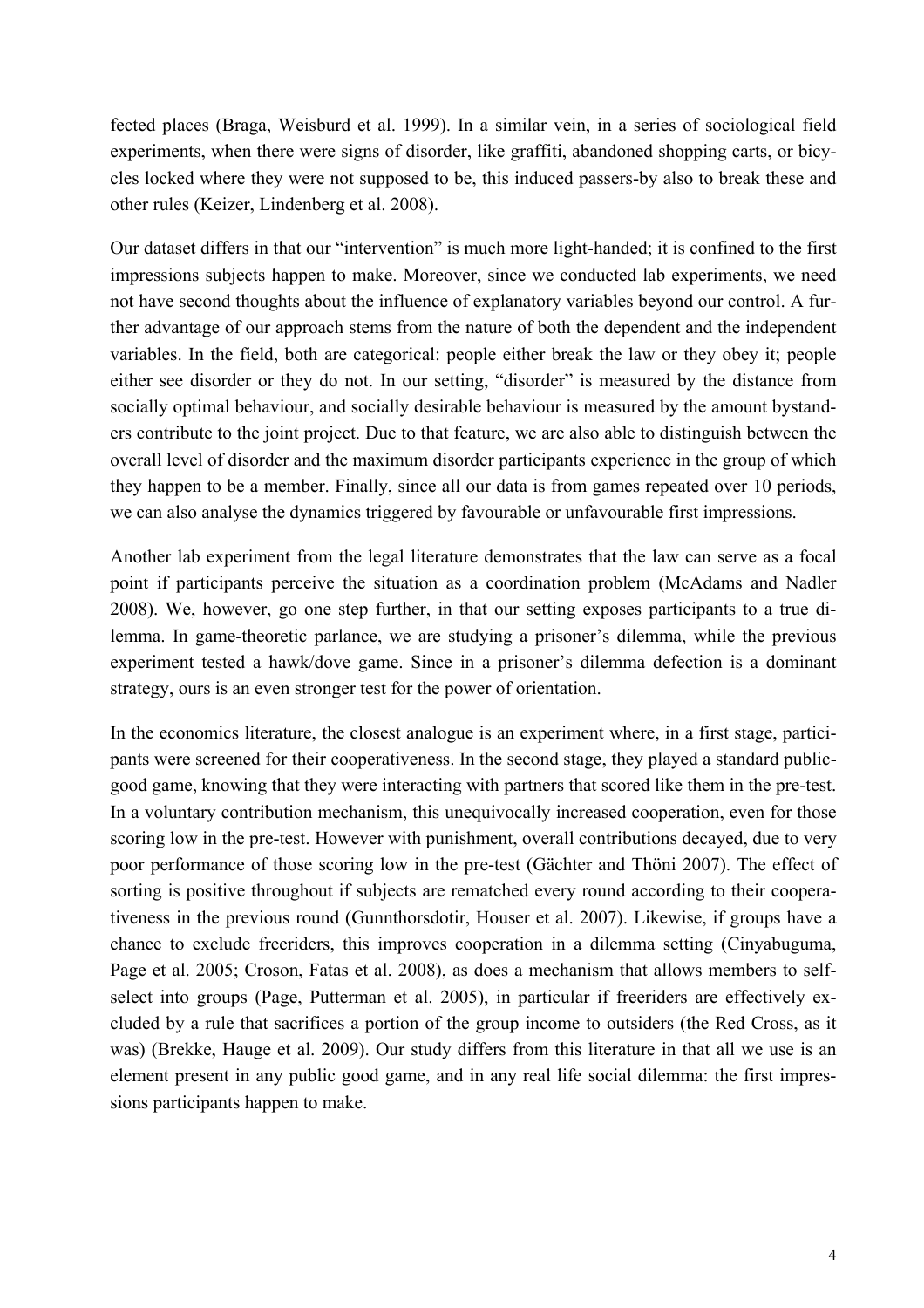# **3. The dataset**

 $\overline{a}$ 

In the public-good games that we consider in this paper, players interact repeatedly for *t* periods in groups of size *n*. Each player in the group has the following payoff function  $\pi$ .

$$
\pi_i = e_i - g_i + \mu \sum_{k=1}^n g_k - \alpha(p_{ij}) - \beta(p_{ji}) - \gamma(c p_{ij}) - \delta(c p_{ji})
$$

where  $e_i$  is the endowment,  $g_i$  is this player's contribution to the public good, and  $\mu$  is the marginal per capita rate of return for contributions to the public good,  $k \in n$  is any of the group's members, including *i*. If punishment is an option, players observe each others' contribution decisions and can then assign costly punishment points, where  $p_{ij}$  is the number of punishment points player *i* gives to any player  $j \neq i$ , and  $p_{ij}$  is the number of punishment points player *i* receives from either player *j* . The payoff loss associated with received and given punishment points is a function of punishment points given to all other or received from all other group members, respectively.

If the game also features counter-punishment opportunities, players receive feedback about the punishment decision made by others and can then again assign costly counter-punishment points, where  $cp_{ij}$  is the number of counter-punishment points player *i* gives to player *j*, and  $cp_{ji}$  is the number of counter-punishment points player *i* receives from player *j* . The payoff loss associated with received and given counter-punishment points is a function of the sum of counterpunishment points given or received.

The following is partly a reanalysis of data from public good experiments that are already published (Denant-Boèment, Masclet et al. 2007; Herrmann, Thöni et al. 2008; Nikiforakis 2008), and partly of our own, hitherto unpublished data. Table 1 informs about the different design features and parameters in more detail. All games are played in groups of  $n = 4$ , with an endowment of  $e_i = 20$  per player, and a marginal per capita rate of return of  $\mu = 0.4$ .

The first column indicates whether participants had no technology for targeted sanctions (VCM), or whether they could punish each other without (Pun) or with the risk of counterpunishment (CPun). The second column lists whether subjects stayed together in the same group of four throughout the game (partner design, *P*) or whether they were rematched every round (stranger design, *S*). Column three has identifiers for each experiment, to be used in later tables. The fourth column indicates the origin of the data, where *MPI* denotes our own experimental data, *DEN* is data provided by Denant-Boèment et al. (2007),<sup>3</sup> *NIK* is data taken from Nikiforakis (2008), and *HER* is data published in Herrmann et al. (2008), which consists of 16 structurally identical experiments run in different countries.<sup>4</sup> The fifth column gives the total number of individual decisions in the respective dataset. The sixth column denotes the number of periods that

<sup>3</sup> The original dataset of Denant-Boèment et al. (2007) contains 20 periods. To keep datasets comparable, only the first ten periods of each matching group are considered in our analysis.

<sup>4</sup> Athens (Number of observations  $N = 440$ ), Bonn (600), Boston (560), Chengdu (960), Copenhagen (680), Dnipropetrovs'k (440), Istanbul (640), Melbourne (400), Minsk (680), Muscat (520), Nottingham (560), Riyadh (480), Samara (720), Seoul (840), St. Gallen (960), Zurich (920).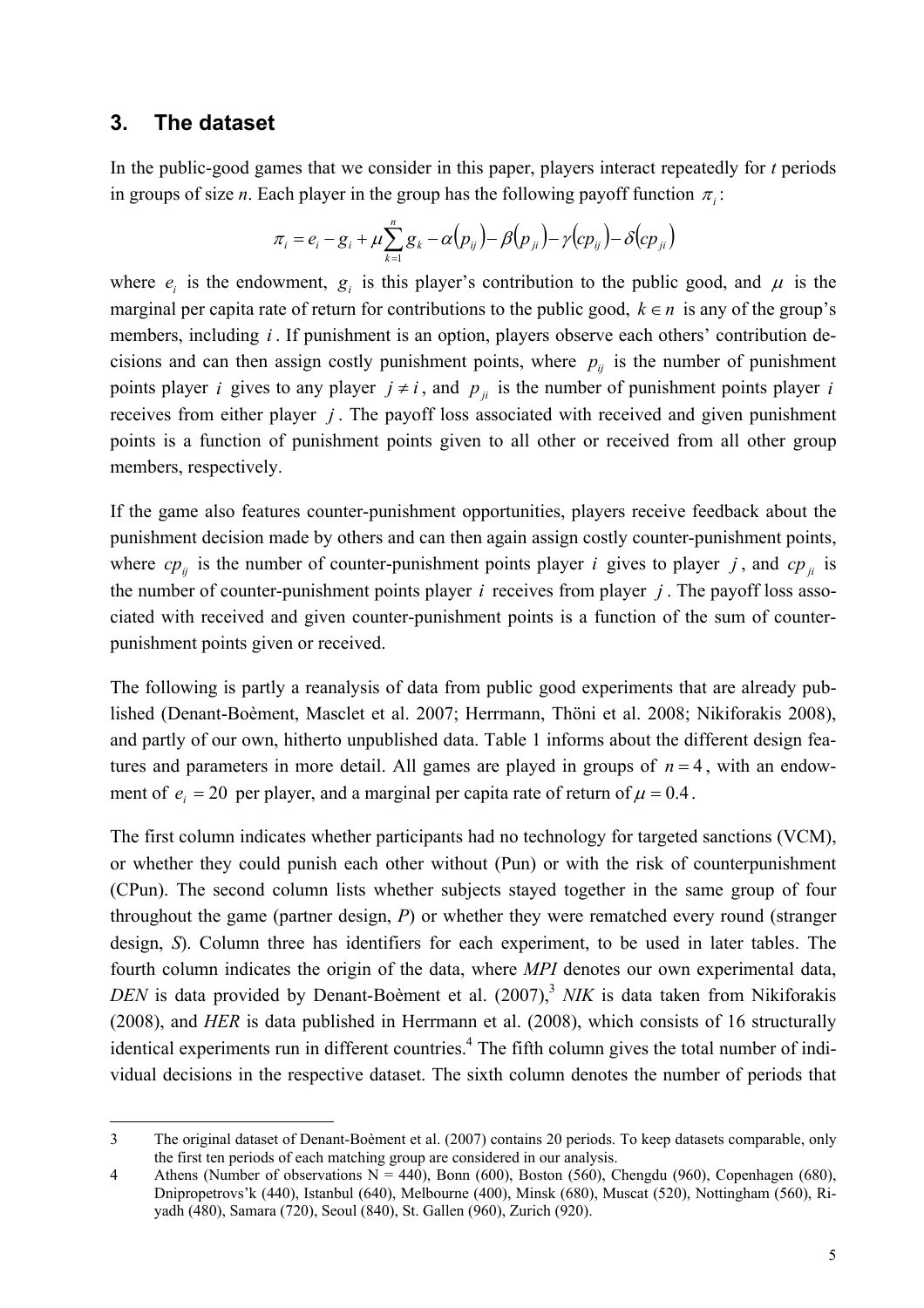were played. More detail on experimental procedure and on the instructions of our own, new data is to be found in the Appendix.

| game-      | matching | exp            | dataset    | #     | т  | P      | <b>CP</b>                | punishment |
|------------|----------|----------------|------------|-------|----|--------|--------------------------|------------|
| type       |          | #              |            | obs.  |    | techn. | techn.                   | feedback   |
| <b>VCM</b> | P        | $\overline{2}$ | <b>MPI</b> | 240   | 10 |        |                          |            |
| <b>VCM</b> | P        | 12             | NIK        | 960   | 10 | ۰      | $\overline{\phantom{0}}$ |            |
| <b>VCM</b> | P        | 18             | MPI        | 480   | 12 | ۰      |                          |            |
| <b>VCM</b> | S        | 13             | <b>NIK</b> | 960   | 10 | ۰      |                          |            |
| Pun        | P        | 6              | <b>DEN</b> | 480   | 10 | FG     |                          |            |
| Pun        | P        | 11             | MPI        | 240   | 10 | FG     |                          |            |
| Pun        | P        | 14             | <b>NIK</b> | 480   | 10 | FG     |                          |            |
| Pun        | P        | 16             | <b>HER</b> | 10400 | 10 | 1:3    |                          |            |
| Pun        | S        | 15             | <b>NIK</b> | 480   | 10 | FG     |                          |            |
| CPun       | P        | 1              | MPI        | 680   | 10 | FG     | FG                       | own        |
| CPun       | P        | 3              | NIK        | 480   | 10 | FG     | FG                       | own        |
| CPun       | P        | 7              | <b>DEN</b> | 480   | 10 | FG     | FG                       | all        |
| CPun       | P        | 8              | <b>DEN</b> | 480   | 10 | FG     | FG                       | others     |
| CPun       | P        | 9              | DEN        | 480   | 10 | FG     | FG                       | own        |
| CPun       | P        | 10             | MPI        | 480   | 10 | FG     | <b>SEV</b>               | own        |
| CPun       | S        | 4              | <b>NIK</b> | 480   | 10 | FG     | FG                       | own        |
| CPun       | S        | 5              | MPI        | 640   | 10 | FG     | FG                       | own        |

#### **Table 1**  Data Structure

The seventh and eighth columns denote which punishment or, as the case may be, counterpunishment technologies were used. Here, *1:3* indicates that a linear technology was used where each punishment point assigned costs 1 token and reduces the other's payoff by 3 tokens, i.e.  $\alpha(p_{ij}) = \sum p_{ij}$  and  $\beta(p_{ij}) = 3 \sum j_{ji} P_{ji}$ . *FG* indicates that a technology based on the seminal paper by Fehr and Gächter (2000) was used, where the cost function  $\alpha(p_{ij})$  is convex and each assigned (counter-)punishment point reduces the receiver's payoff by 10%.<sup>5</sup> *SEV* indicates that a severe technology was used, where each assigned counter-punishment point costs 1 token and reduces the receiver's net payoff (after the effect of received and the cost of given punishment are subtracted) by 25 %. The last column describes the amount of information that subjects were given on the counter-punishment stage, where *own* indicates that subjects only knew the amount of punishment they had received themselves, *others* indicates that subjects only knew by how much the other members of the group had been punished, and *all* indicates that subjects knew whether and by how much each subject had been punished.

# **4. The puzzle**

As can be seen in Table 2, overall means are representative of what is typically found in the corresponding designs: contributions are higher if the same four players stay together over all ten periods, compared to the stranger protocol where they are randomly re-matched every period. Contributions are lowest in the absence and highest in the presence of punishment opportunities.

j 5 For more detail, see Nikiforakis (2008) and Denant-Boèmont et al. (2007).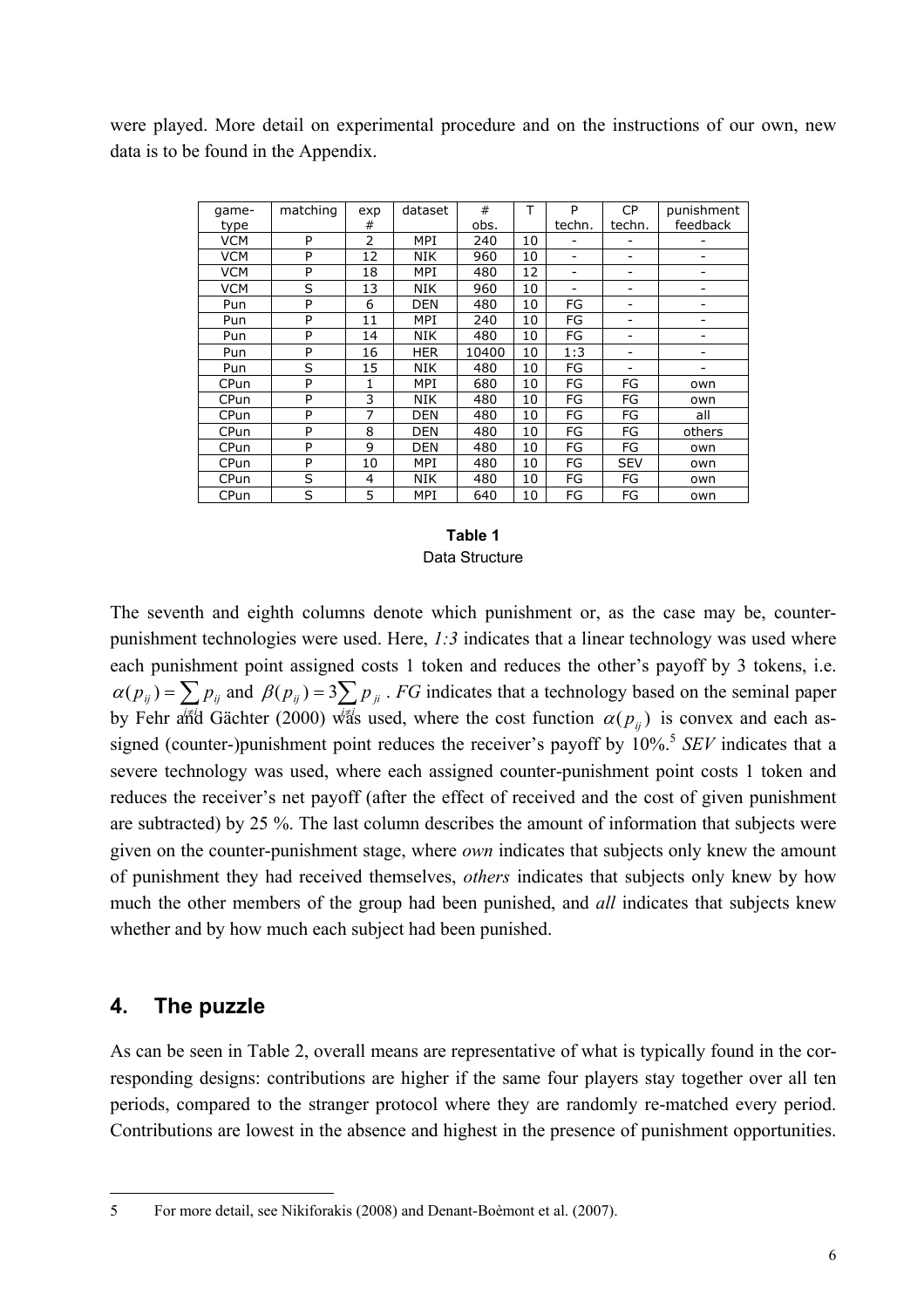Counter-punishment dampens contribution rates, though they are still substantially higher than without punishment.

|                                        |      | VCM   CPun                   | Pun             | <b>Total</b> |
|----------------------------------------|------|------------------------------|-----------------|--------------|
| Stranger   5.41   10.29   11.63   8.71 |      |                              |                 |              |
| Partner                                |      | 7.63   13.28   13.57   12.90 |                 |              |
| Total                                  | 6.80 |                              | $12.32$   13.49 | 12.30        |

**Table 2**  Mean Contributions

Yet, if we look at the mean contribution rate for each dataset individually, one already sees the chaotic nature of the data (cp. Figure 1). There is huge variance in the mean contribution rates. Even if we control for the matching protocol, the data still looks unstructured, e.g., for CPun the lowest mean is observed under a stranger matching, while the lowest mean in VCM and in punishment stems from a partner matching. Also if we control for the location of the laboratories, contribution rates remain rather unstructured. In all locations there is huge variance within data from one and the same lab. For example, although our own experiments that were run in Bonn have the highest means in all three game types, in the Hermann data set there is an identical experiment in the same lab where mean contributions are only 14.49, while they are 14.65 in Seoul, 15.01 in Nottingham, 16.15 in Zurich, 16.73 in St. Gallen, 17.75 in Copenhagen and 17.98 in Boston.



**Figure 1**  Mean Contributions per Experiment

There is huge variation even within each experimental design, with mean contributions per experiment ranging between [5.16 11.48] in the VCM-designs, [6.72 16.68] in CPun, and [5.70 18.46] in Pun. This variation is also stable across the periods of the respective experiment. Figure 2 illustrates this with the counter-punishment data, displaying mean contributions per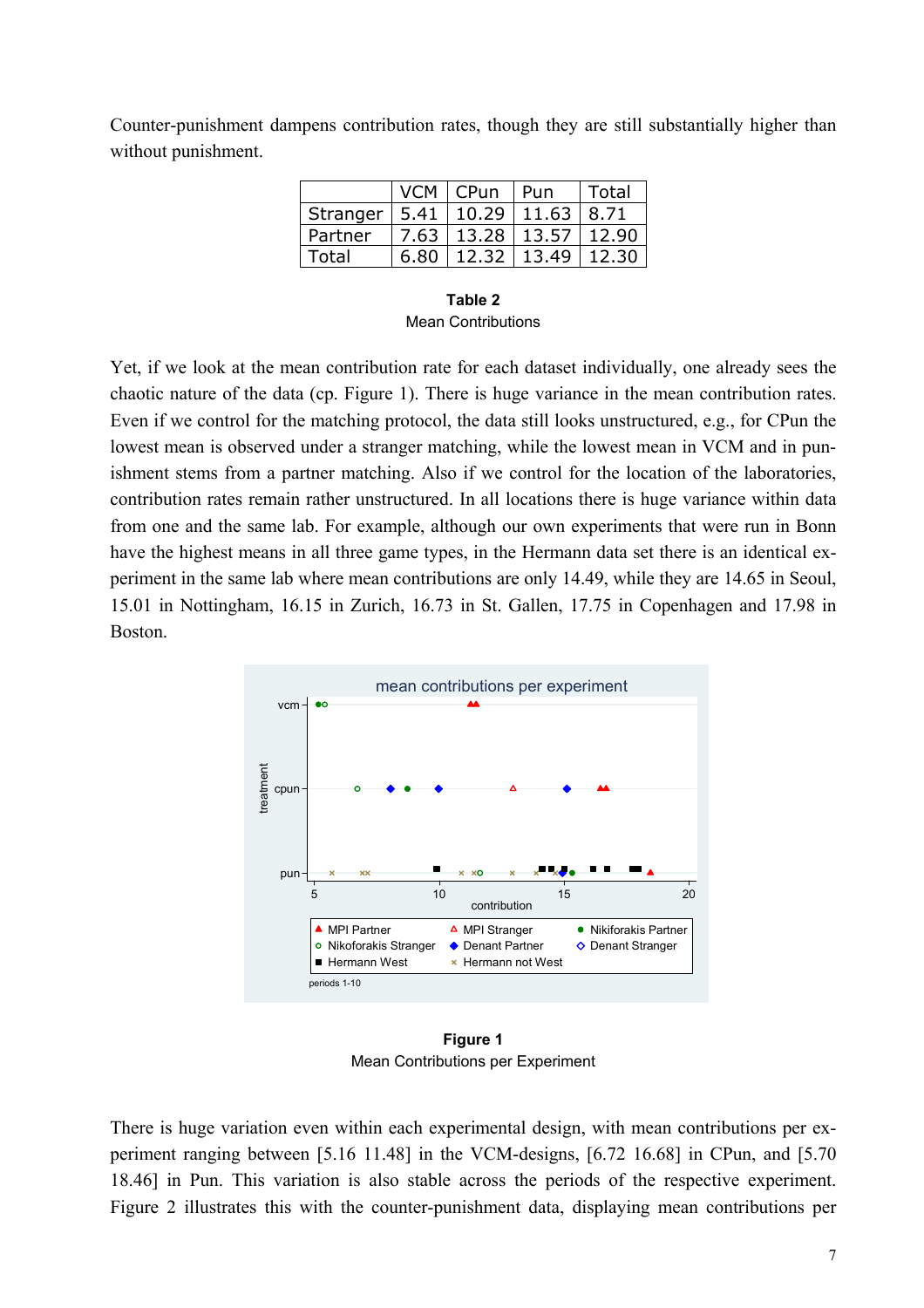treatment and period. In all periods, mean contribution rates differ substantially between experiments. The first column in Table 3 shows that almost all of these differences even reach statistical significance.

The most striking result is from the MPI severe treatment (exp  $# 10$ ). In this experiment we made counterpunishment extremely powerful. At the cost of just one token, participants could destroy a quarter of the period income of those who had punished them. Nonetheless, contributions are significantly above all other non-MPI counterpunishment experiments.



**Figure 2**  Counterpunishment: Contributions per Treatment and Period

| exp#                   |            | 5          | 10         | 3          |            | 9  |
|------------------------|------------|------------|------------|------------|------------|----|
| data-set               | MPI        | <b>MPI</b> | MPI        | <b>NIK</b> | <b>NIK</b> | DB |
| partner                | P          | S          | D          | P          | S          | P  |
| # of ind. observations | 17         | 6          | 12         | 12         |            | 6  |
|                        |            |            |            |            |            |    |
|                        | $2.311*$   |            |            |            |            |    |
| 10                     | $-1.063$   | $-1.593$   |            |            |            |    |
|                        | $3.410***$ | 1.686*     | $3.061***$ |            |            |    |
|                        | $2.688**$  | 1.919*     | $2.548**$  | .728       |            |    |
| 9                      | $2.871**$  | 1.441      | $2.718**$  | .281       | $-.640$    |    |

#### **Table 3**

Pairwise comparisons of mean contributions per matching group between counter-punishment datasets (two-sided ranksum test)

z values, \*\*\* p < .001, \*\* p < .01, \* p < .05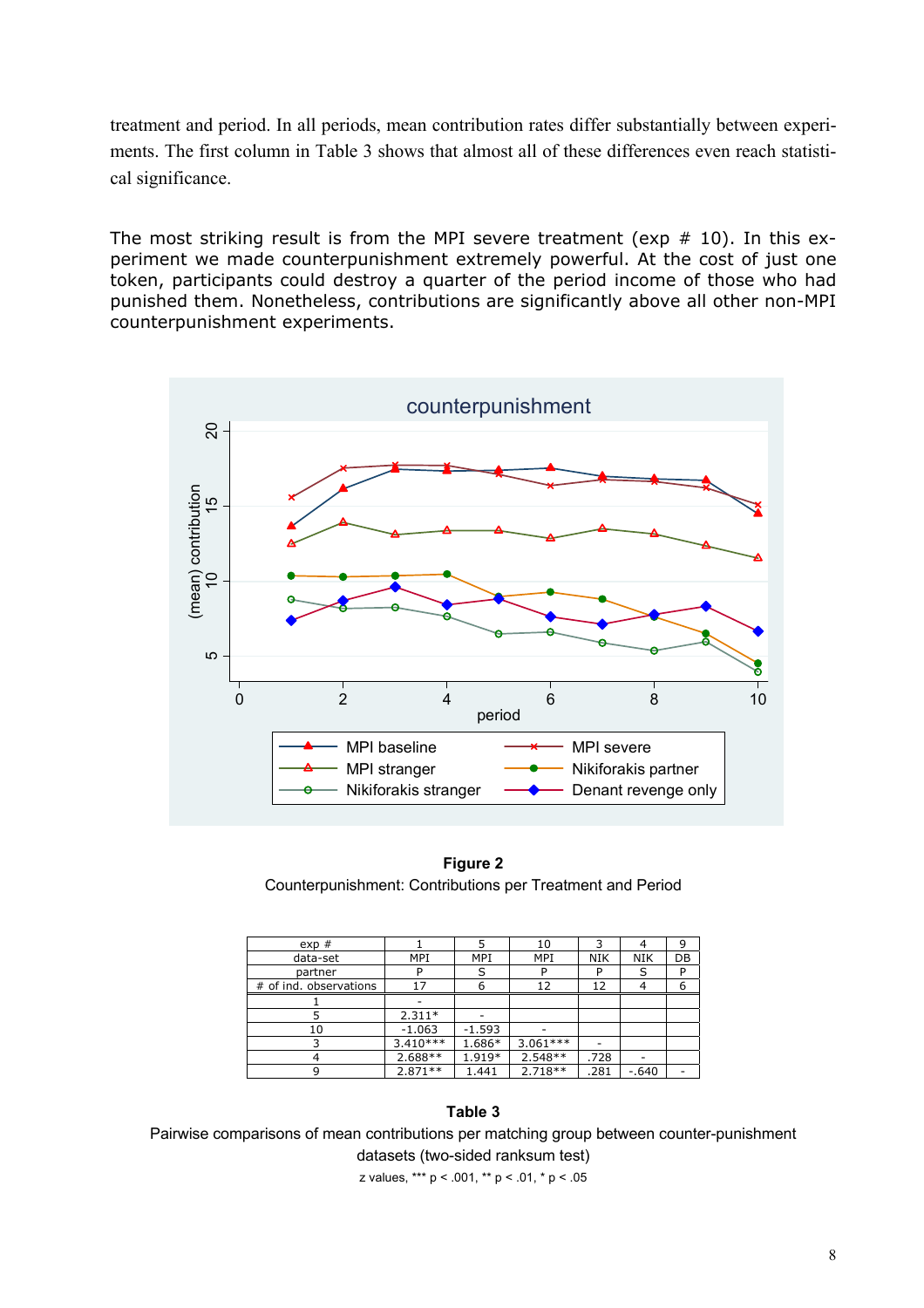## **5. Broken Windows in the Lab**

The apparent chaos dissolves as soon as we control for initial impressions – in particular when a group's average contributions in the first period are used as a proxy for initial impression. Even when any context is deliberately and painstakingly removed, people are strongly impressed by the experiences they make when they enter such an artificial community. If "the windows are broken", i.e., if other participants are selfish and do not contribute to the joint project, they reduce their contributions as well. In Figure 3, we plot the mean contribution in the first period versus the mean contribution in the nine subsequent periods. If a point lies on the y=x line, initial impressions have fully determined subsequent behaviour. We find that the VCM results lie somewhat below this line, Pun results lie somewhat above it, and CPun results can be found on either side of the line. This slight qualification resulting from the different institutional framework notwithstanding, the correlation between first period's impression and subsequent behaviour is clearly visible in all three game-types. Note that we are not only demonstrating a detrimental effect from observing "broken windows". We also show that the *degree* of deviation from the social optimum is tuned to the initially observed degree of norm compliance.



**Figure 3**  Effect of Average Contributions in the First Period Mean contributions in all periods, of course, excludes the first period's contribution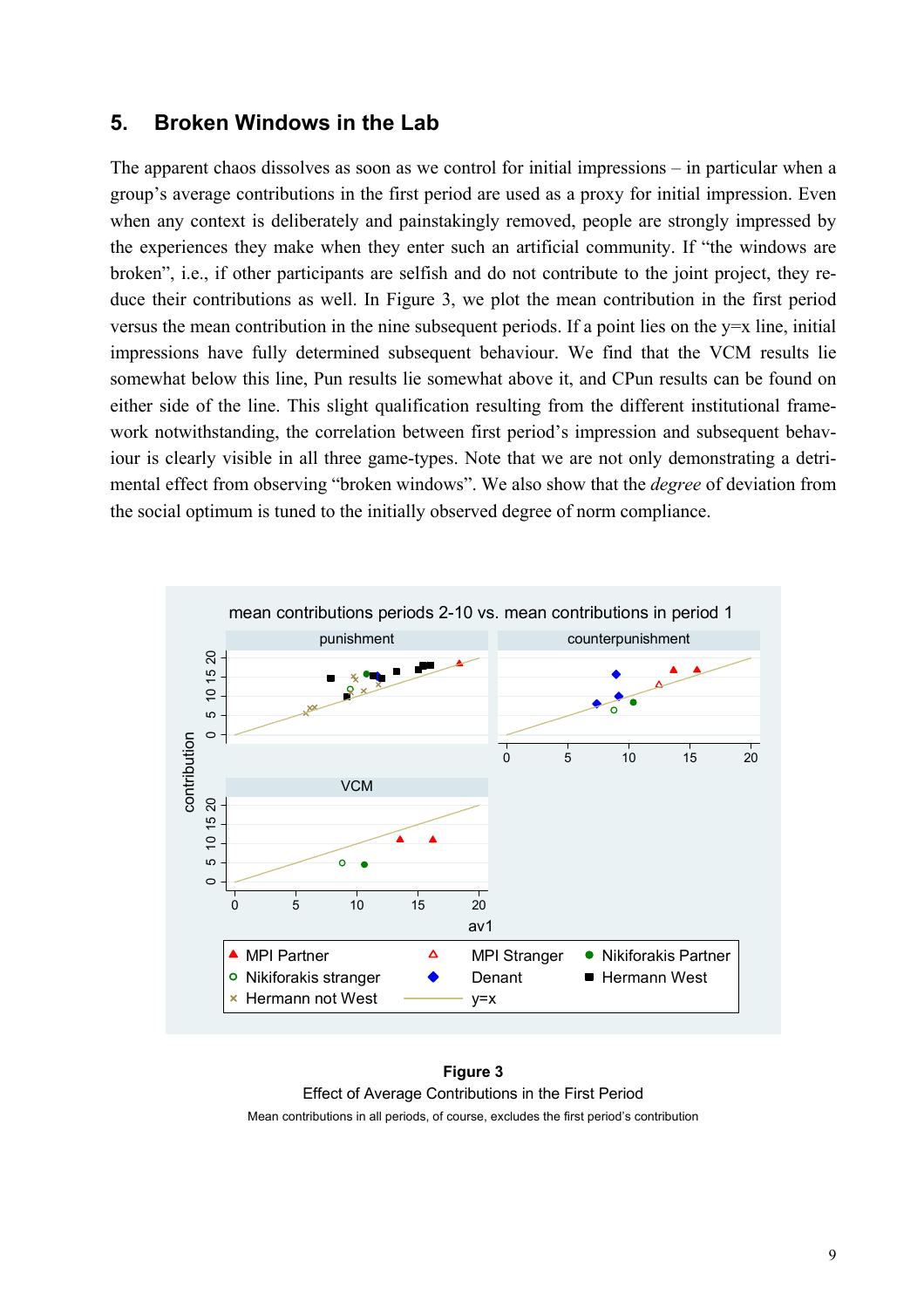Average contributions in the first period inform subjects about the level of cooperativeness in their group. Additionally, they learn how strongly they risk being exploited by looking at the first period's minimum contribution in their group. We thus not only observe whether any "windows are broken" in the community. We also observe, on a gradual scale, how badly the worst member of the group behaves, and how this affects the behaviour of other group members in later rounds. As Figure 4 shows, minimum contributions in the first period and mean contributions over all periods are related as well. The higher the minimum contribution in the first period, the higher the overall contributions in this group. The fact that most points lie above the  $y=x$  line reflects that, on average, the remaining participants do not behave as poorly in later periods as the worst behaving member in the first period – but their behaviour is clearly pulled down to this worst observation.



**Figure 4**  Effect of Minimum Contribution in the First Period

The impressions from the graphs are supported by regression analysis. A first series of regressions reported in Table 4 only uses means per group of four, over periods 2-10 each, as the dependent variable. Regressor *av1* is the average of the contributions of the four group members, in the first period. Regressor *min1* is the smallest contribution of one of these four members, again in the first period. In the reference category, group members are rematched every period. They stay together in the *Partner* design. In the reference category, targeted punishment is not possible. This is different in *Ptreat*. While in *CPtreat*, there is also punishment, it comes at the risk of counterpunishment. In a model which controls for partner vs. stranger design, and for VCM vs.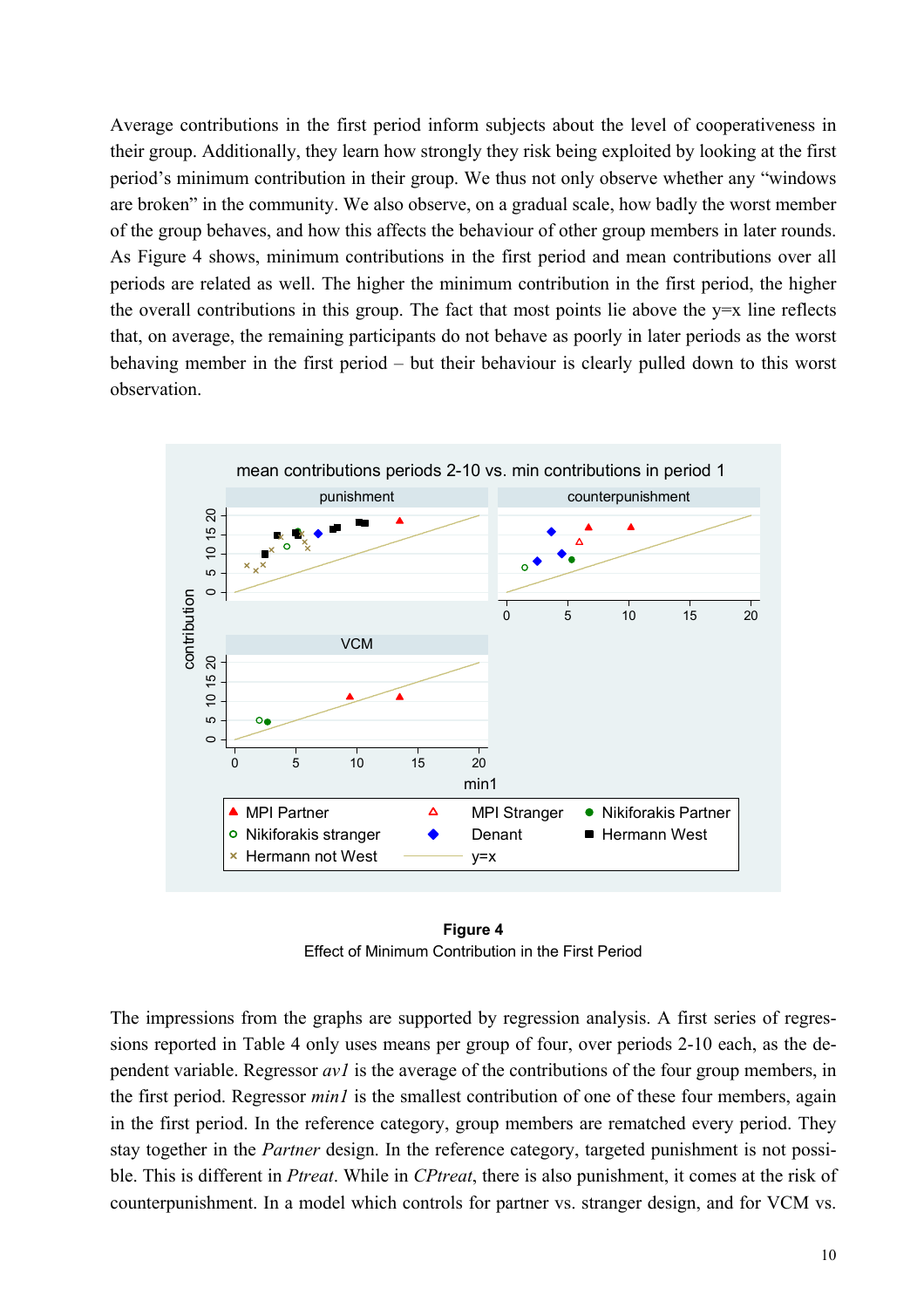punishment vs. counterpunishment, plus the average contribution in the first period, we explain 61% of the variance. In the second model, the minimum contribution in the first period is also highly significant. We still explain 46% of the variance. However, if we add both regressors (model 3), the estimate for *min1* is very small and insignificant. The adjusted  $R^2$  is virtually the same as in model 1. As model 4 demonstrates, this is due to the interaction between both parameters for initial impressions. If one adds the interaction term, *minl* is again significantly positive, while the interaction term is small, but negative. This result is best interpreted in an example. Assume a VCM stranger game with  $av1 = 15$ ,  $min1 = 10$ . Then model 4 predicts -4.081  $[cons] + 15*.853 [av1] + 10*.390 [min1] - 15*10*.021 [av1*min1] = 9.464$  mean contributions. The more both first impressions are favourable, the more their combined effect has to be discounted. But in relative terms, discounting is small. It never reverses either main effect. There is no significant interaction between either *av1* or *min1* and the partner design (model 5).

Yet model 6 shows that first impressions matter more, and differently, with either punishment or counterpunishment. If one controls for these interactions, the main effect of *av1* is no longer significant, while the main effect of *min1* is. Again the prediction is best understood in an example. Assume a punishment stranger game, again with  $av1 = 15$ ,  $min1 = 10$ . Model 6 predicts -.981  $\lceil \text{cons} \rceil + 15^* \cdot 396 \lceil \text{av1} \rceil + 10^* \cdot 860 \lceil \text{min1} \rceil + 1.421 \lceil \text{ptreat} \rceil - 15^* \cdot 10^* \cdot 021 \lceil \text{av1*min1} \rceil + 15^* \cdot 733$ [av1\*ptreat] – 10\*.546 [min1\*ptreat] = 17.365. Compare the regressors for *av1* and *av1\*ptreat*, and for *min1* and *min1\*ptreat*: While the effect of *av1* becomes even stronger with punishment, the effect of *min1* is reduced (but the overall effect is still positive).

This is intuitive: punishment gives participants a chance to discipline freeriders. They are the more likely to make productive use of this opportunity, the more the overall impression from the group is positive. The respective interaction terms with counterpunishment show the same picture. This indicates that, behaviourally, counterpunishment is mainly punishment. Interestingly, in model 6 the main effects for punishment and counterpunishment are no longer significant. The main effect is fully explained by the interactions with *av1* and *min1*. We learn that "broken windows" not only deteriorate the willingness of bystanders to abide by the law. They also reduce their preparedness to defend the law themselves (punishment) and to do so at the risk of being attacked in reaction (counterpunishment). Not only law obedience suffers. Courage to stand up for the common good wanes as well.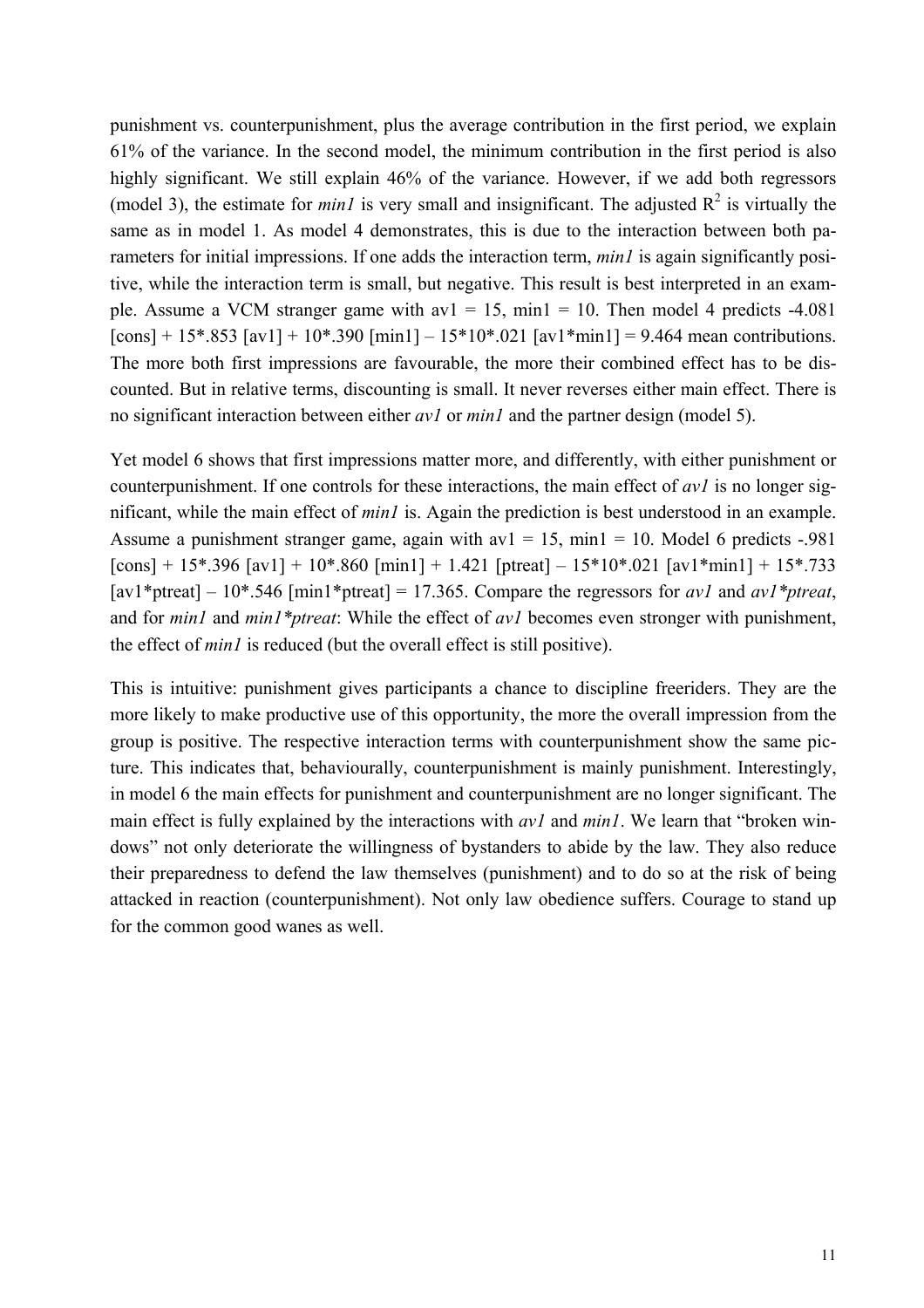|                 | model 1     | model 2    | model 3     | model 4     | model 5    | model 6     |
|-----------------|-------------|------------|-------------|-------------|------------|-------------|
| av1             | $.851***$   |            | $.810***$   | $.853***$   | $.835***$  | .396        |
| min1            |             | $.578***$  | .042        | $.390**$    | $.547*$    | $.860**$    |
| $av1*min1$      |             |            |             | $-.021**$   | $-0.020**$ | $-0.021**$  |
| Partner         | .873        | 1.006      | .845        | .881        | 1.284      | 3.238       |
| $av1*$ partner  |             |            |             |             | .017       | $-234$      |
| $min1*$ partner |             |            |             |             | $-0.162$   | .035        |
| Ptreat          | $7.272***$  | $6.660***$ | $7.243***$  | 7.049 ***   | $7.011***$ | 1.474       |
| Cptreat         | $6.139***$  | $5.872***$ | $6.119***$  | 5.845 ***   | $5.793***$ | $-.871$     |
| $av1*$ ptreat   |             |            |             |             |            | $.733***$   |
| min1*ptreat     |             |            |             |             |            | $-0.546***$ |
| av1*cptreat     |             |            |             |             |            | $.791**$    |
| min1*cptreat    |             |            |             |             |            | $-.552*$    |
| Cons            | $-3.872***$ | $2.872***$ | $-3.549***$ | $-4.081***$ | $-4.429*$  | $-.981$     |
| N               | 405         | 405        | 405         | 405         | 405        | 405         |
| adj $R^2$       | .618        | .469       | .617        | .624        | .622       | .628        |

**Table 4**  Effect of First Impressions on Mean Contributions per Group OLS, robust standard errors, period 1 excluded, reference group: VCM stranger \*\*\*  $p < .001$ , \*\*  $p < .01$ , \*  $p < .05$ 

First impressions do not only matter for the level, but also for the development of contributions over time. We again first only use one observation per group as the dependent variable. Variable *trend* is the coefficient for regressor period in a fixed effects regression explaining contributions with period (and a constant), separately for each group.<sup>6</sup> A positive trend means that, in this group, contributions increase over time. The positive regressors for *partner*, *ptreat* and *cptreat* corroborate what is generally observed: in the partner design, and with punishment, contributions are more likely to increase over time. Once more, *min1* is insignificant without the interaction term (model 1), but significant if one adds the interaction (model 2). Interestingly, the regressor for *av1* is negative throughout. This finding should be put into perspective. If participants stay together for the entire game, and if they can punish each other, even if all had contributed the maximum of 20 in the first round, the trend remains positive.<sup>7</sup> Moreover if the minimum contribution in the first round is high, the negative coefficient for av1 is neutralised. Initial overall impressions only lose their influence over time if both the worst group member behaved very badly in the first round, and if institutions are not powerful enough to bring her under control. From a policy perspective, the finding for *min1* is most relevant. High *min1* can be equated with a setting where no windows are broken at all, or where infractions are at most very minor. According to our regression, in such a context, not only a high overall degree of socially desirable behaviour can be expected. One can even expect that the willingness to contribute to the common good grows substantially over time, the more so, the better the worst member behaved initially.

-

<sup>6</sup> Since, in this model, the only regressor is time-dependent, a random effects model would not be more efficient; which is why we directly go for the consistent model with individual fixed effects. All models are  $y_{it} = \alpha_i + \text{trend} * \text{period} + \varepsilon_{it}$ 

<sup>7 .372 [</sup>partner]  $+ .422$  [ptreat]  $- 20^* .031$  [av1] = .174.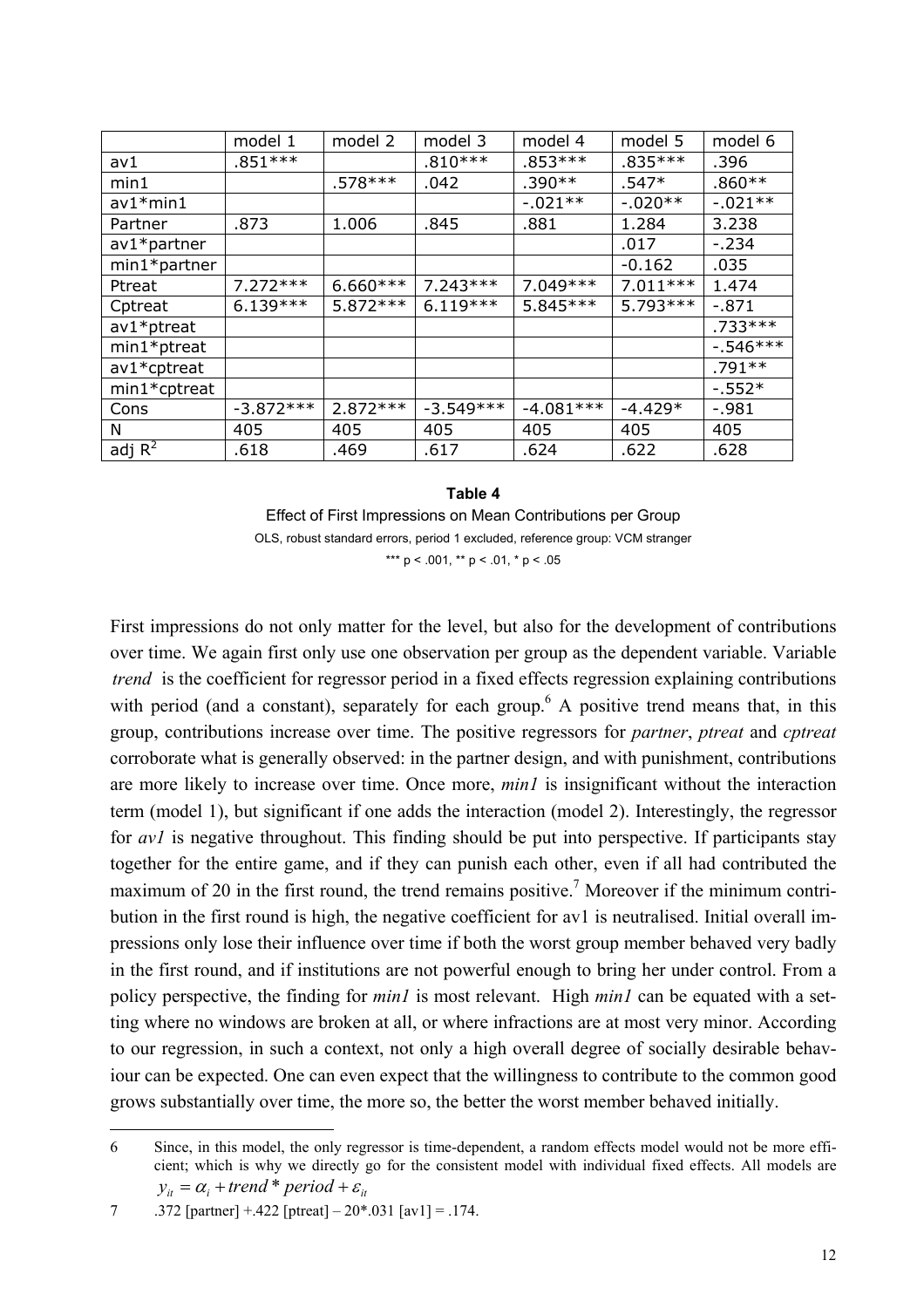|            | model 1    | model 2   |
|------------|------------|-----------|
| av1        | $-0.035**$ | $-.031**$ |
| min1       | .005       | $.041*$   |
| $av1*min1$ |            | $-.002$   |
| partner    | $.368***$  | $.372***$ |
| ptreat     | $.442***$  | $.422***$ |
| cptreat    | $.230*$    | $.202*$   |
| cons       | $-.186$    | $-.242$   |
| N          | 405        | 405       |
| adj $R^2$  | .153       | .158      |

#### **Table 5**  Explaining Trend of Contributions over Time per Group OLS, robust standard errors, period 1 excluded \*\*\*  $p < .001$ , \*\*  $p < .01$ , \*  $p < .05$

Level and slope means per group do not exploit the full richness of the dataset. More importantly even, at the level of groups we cannot distinguish between a person's own willingness to contribute in the first round and the contributions of the remaining group members. We cannot rule out that the effects we observe in periods 2-10 just reflect differences in group composition. Our results would say something about ex ante heterogeneity, not about the causal effect of initial experiences on later behaviour. However at the individual level, we can disentangle the effect of one's type from the effect of initial experiences. To that end, we apply a random effects model that uses all contributions of all subjects in all periods,  $8$  Table 6. Model 1 shows that the positive effect of average contributions at the group level does not just reflect the exogenously given type of players. While this type is captured by the own contributions of the respective player in the first round (i.e., by variable *con1*), there is an independent effect of the average contributions of the remaining three players in the first round (i.e., of variable *avf1*). Model 2 shows that the same holds true for the minimum contribution of another player in the first round. Variable *minf1* has a significant independent positive effect for a player's contributions in later periods if one controls for her own contributions in the first period.

As with group data on all four players, if one simultaneously adds the average and the minimum contribution of one of the remaining players as a regressor, minimum contributions are no longer significant, model 3. They are again weakly significant if one adds the interaction of average and minimum contributions to the model, model 4. The interaction term itself is significant and negative. As with group data, the combined positive effect of high average and high minimum contributions in the first round is somewhat corrected downwards.

j

<sup>8</sup> On all models, the Hausman test is insignificant, so that we are justified in using the more efficient random effects model. Qualitatively, results look very similar if we run a random effects Tobit model; see Appendix. In particular, the picture on trend variables (period, con1\*period, avf1\*period, minf1\*period, con1\*period\*ptreat, avf1\*period\*ptreat, minf1\*period\*ptreat, con1\*period\*cptreat, avf1\*period\*cptreat, minf1\*period\*cptreat) remains the same. We may thus be sure that these trend variables do not reflect bottom or ceiling effects.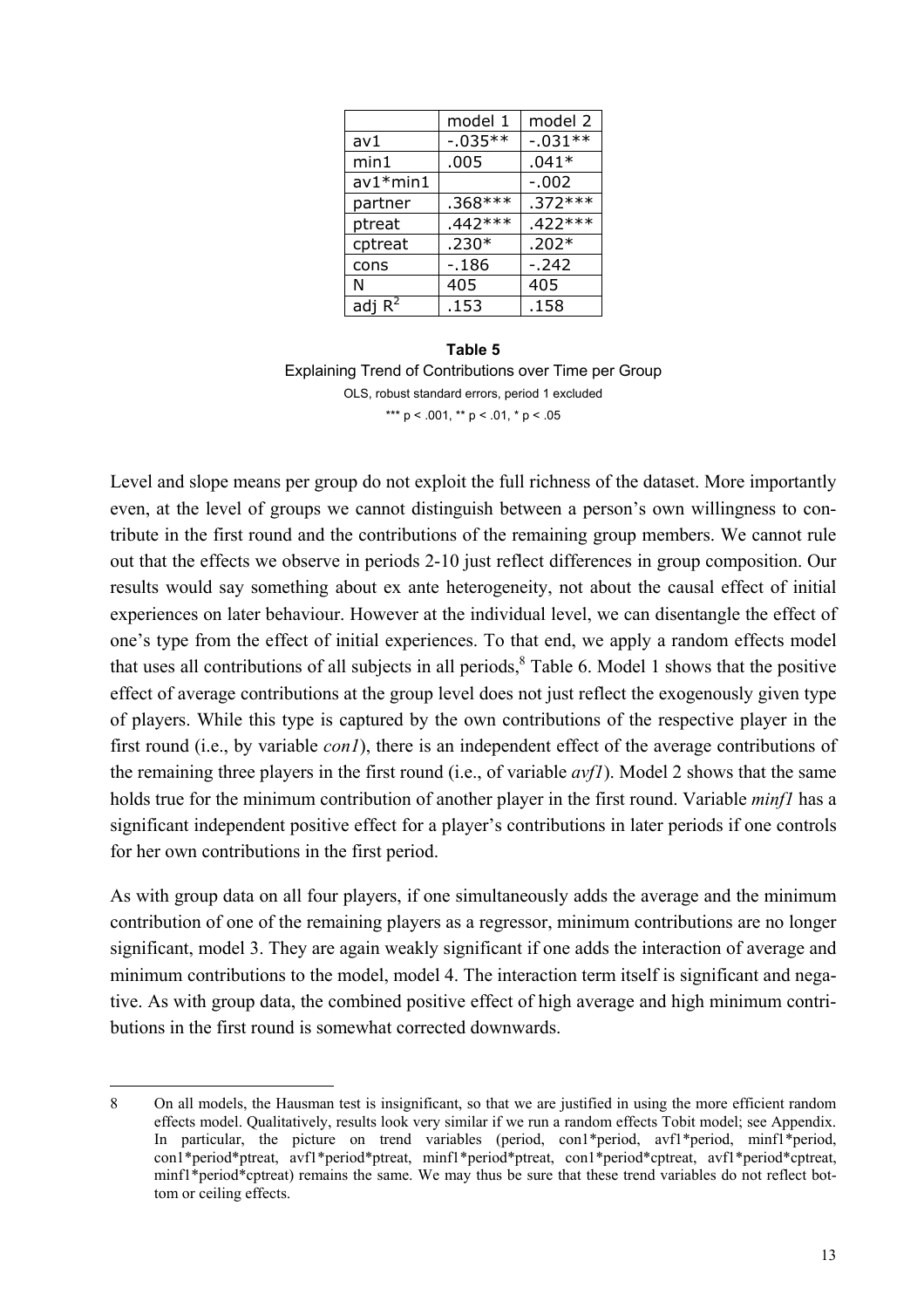Model 5 conveys an interesting message: while the beneficial effect of a player's type decays over time, this is not the case with the positive effect of initial impressions. Model 6 looks at differential effects for treatments. The beneficial effect of high average contributions, by the remaining players in the first round, is strongest with counterpunishment, and slightly less strong with punishment. To appreciate the size of the effect, consider the following example: the experiment allows for punishment and counterpunishment in the stranger design; the player under consideration has contributed 5 units in the first round; on average the remaining players have contributed 10 units; the minimum contribution was 1 unit. For contributions in the fifth round, the model predicts a contribution of 7.637 units. If the otherwise identical parameters are from a game with punishment only, the model predicts contributions of 9.641. The larger main effect for punishment is ultimately more important than the smaller interaction with average contributions in the first round. It even neutralises the negative interaction with minimum contributions in the first round.

Model 7 adds the three-way interactions of initial conditions with treatment and period. Comparing with the two-way interaction between the respective initial condition and period, one learns that the beneficial effect of type decays less quickly with punishment or counterpunishment, but that the combined effect of the two-way and the three-way interactions is still negative. Consequently, even when there is punishment or counterpunishment, the beneficial effect of type is not stable. This is different with the effect of average contributions of the remaining players in the first round, when there is punishment. The combined effect of the two-way and the three-way interactions is (slightly) positive  $(-.047 + .051 = .004)$ . This qualifies the finding at the group level regarding the negative effect of regressor *av1* on variable *trend*. The negative effect at the group level results from the dwindling effect of the player's own type (which enters the calculation of *av1*), not from initial impressions.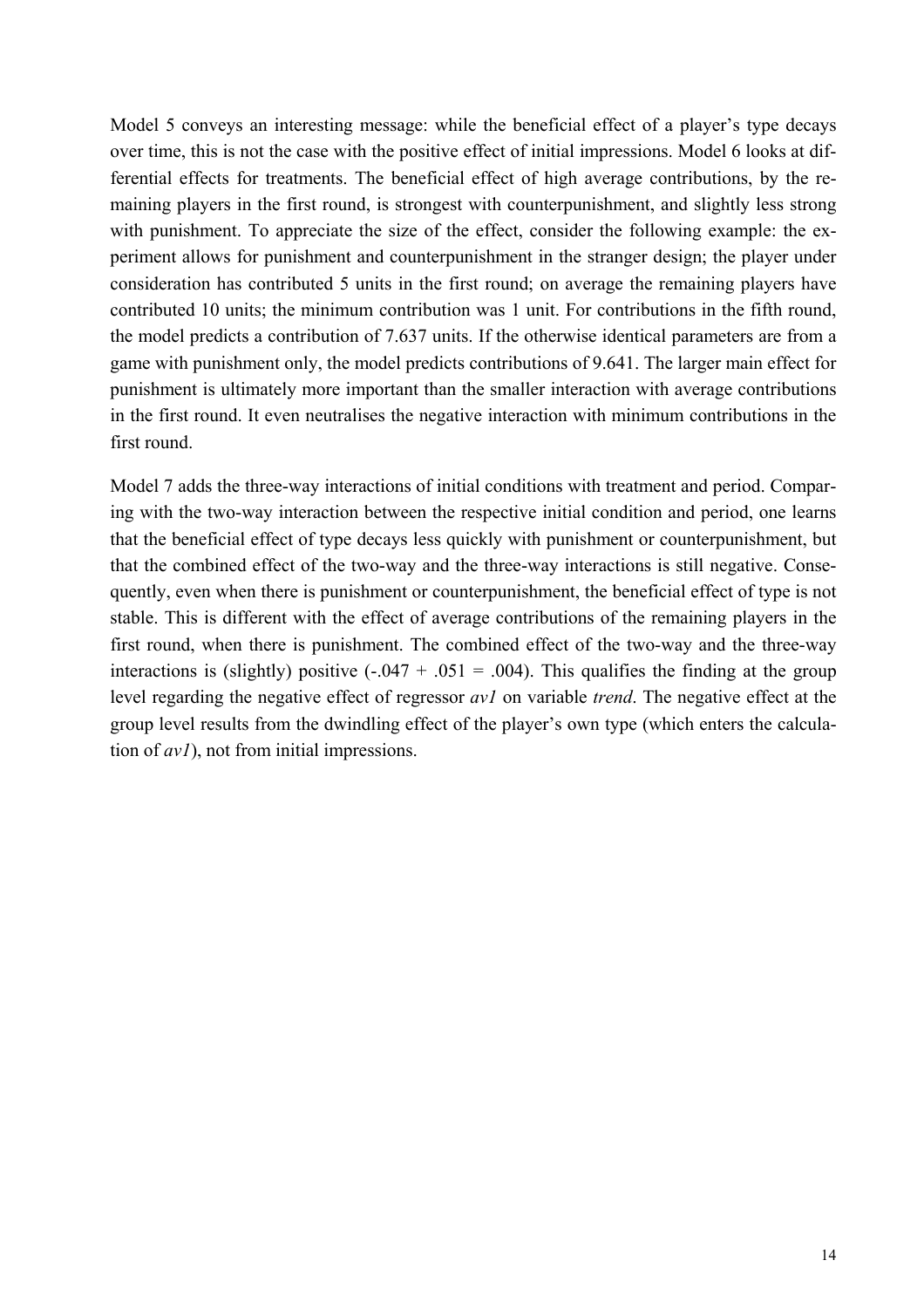|                      | model 1     | model 2   | model 3     | model 4     | model 5     | model 6     | model 7     |
|----------------------|-------------|-----------|-------------|-------------|-------------|-------------|-------------|
| con1                 | $.409***$   | $.457***$ | $.409***$   | $.411***$   | $.624***$   | $.561***$   | $.718***$   |
| avf1                 | $.423***$   |           | $.437***$   | $.476***$   | .499***     | $.221+$     | .483***     |
| minf1                |             | $.266***$ | $-.013$     | $.160+$     | $.152^{+}$  | .293**      | $.235*$     |
| avf1*minf1           |             |           |             | $-.011*$    | $-.011*$    | $-.008$     | $-0.008$    |
| period               | $-.049$     | $-.049$   | $-.049$     | $-.049$     | $.379***$   | $.379***$   | $.411***$   |
| con1*period          |             |           |             |             | $-.035***$  | $-.035***$  | $-.062***$  |
| avf1*period          |             |           |             |             | $-.004$     | $-.004$     | $-.047***$  |
| minf1*period         |             |           |             |             | .001        | .001        | .011        |
| partner              | .923        | 1.364*    | .911        | $1.037^{+}$ | $1.037^{+}$ | 1.374*      | $1.374*$    |
| ptreat               | $6.924***$  | 6.962***  | 6.920 ***   | 6.908***    | 6.908***    | 4.331 ***   | 4.331 ***   |
| con1*ptreat          |             |           |             |             |             | .065        | $-.139*$    |
| avf1*ptreat          |             |           |             |             |             | $.312*$     | .009        |
| minf1*ptreat         |             |           |             |             |             | $-.234*$    | $-0.168 +$  |
| cptreat              | $5.510***$  | 5.879 *** | 5.495 ***   | 5.485 ***   | 5.485***    | 1.873       | 1.873       |
| con1*cptreat         |             |           |             |             |             | $.093^{+}$  | $-.036$     |
| avf1*cptreat         |             |           |             |             |             | $.368*$     | .249        |
| minf1*cptreat        |             |           |             |             |             | $-.213$     | $-.289*$    |
| con1*period*ptreat   |             |           |             |             |             |             | $.034***$   |
| con1*period*cptreat  |             |           |             |             |             |             | $.022**$    |
| avf1*period*ptreat   |             |           |             |             |             |             | $.051***$   |
| avf1*period*cptreat  |             |           |             |             |             |             | .020        |
| minf1*period*ptreat  |             |           |             |             |             |             | $-.011$     |
| minf1*period*cptreat |             |           |             |             |             |             | .013        |
| cons                 | $-3.008***$ | $-1.111*$ | $-3.052***$ | $-3.680***$ | $-6.246***$ | $-4.049***$ | $-4.244***$ |
| N                    | 16092       | 16092     | 16092       | 16092       | 16092       | 16092       | 16092       |
| p model              | $-.001$     | $-.001$   | $-.001$     | $-.001$     | < .001      | $-.001$     | $-.001$     |
| $R^2$ within         | .001        | .001      | .001        | .001        | .029        | .029        | .077        |
| $R^2$ between        | .579        | .547      | .579        | .581        | .581        | .586        | .586        |
| $R^2$ overall        | .426        | .403      | .426        | .428        | .435        | .439        | .451        |

#### **Table 6**

Explaining Individual Contributions with First Impressions Random Effects, robust standard errors, clustered for groups (405 clusters), period 1 excluded Hausman test insignificant on all models \*\*\* p < .001, \*\* p < .01, \* p < .05,  $\frac{+}{7}$  p < .1

Of course, all of the previous analysis can be redone at the level of game types, Table 7. Interestingly, in the stranger design, first impressions do only have explanatory power in the treatment with counterpunishment. This is intuitive. In the stranger design, impressions from the first period are a much weaker signal than in the partner design. The respective player only learns something about the large group of participants within which players are rematched every round. Arguably, counterpunishment introduces so much uncertainty, though, that even this weak signal from the first period becomes valuable. Moreover, while the beneficial effect of a player's type decays over time in all treatments, the beneficial effect of first impressions only decays if there is no punishment and if players stay in matched groups for the entire game. Put differently, if there is punishment, even if it is more risky due to counterpunishment, initial impressions are more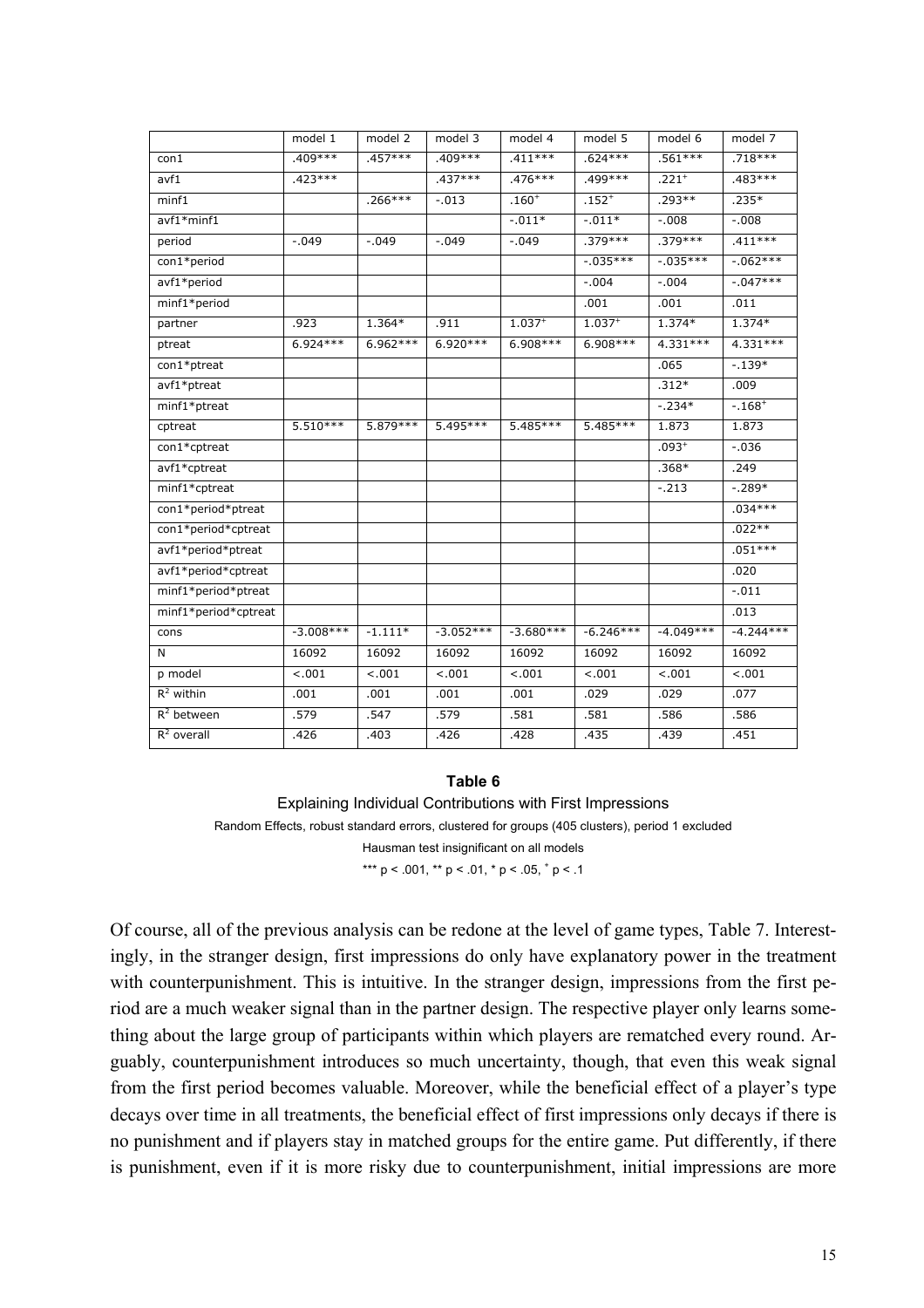stable than the autonomous benevolence of a player. If society is able to quickly repair broken windows, this matters more than the good-naturedness of many.

| VCM/P/CP              | <b>VCM</b> | <b>VCM</b> | P          | P          | CP          | <b>CP</b>   |
|-----------------------|------------|------------|------------|------------|-------------|-------------|
| P/S                   | P          | S          | P          | S          | P           | S           |
|                       |            |            |            |            |             |             |
| con 1                 | $.675***$  | $.642***$  | .586***    | $.624***$  | $.625***$   | $.730***$   |
| avf1                  | $.537**$   | .280       | .576***    | .472       | $.716***$   | $.780***$   |
| minf1                 | .054       | .164       | .092       | $-.016$    | .256        | .257        |
| $avf1*minf1$          | .002       | $-.018$    | $-.012+$   | $-.015$    | $-.020$     | $-0.038**$  |
| period                | .569**     | $-.180$    | $.514***$  | $.920***$  | $.519*$     | $-.031$     |
| $\text{con1*}$ period | $-.060***$ | $-.057***$ | $-.029***$ | $-0.34***$ | $-0.045***$ | $-0.028**$  |
| $avf1*period$         | $-077***$  | .022       | $-.008$    | $-.020$    | $-.021$     | $-.012$     |
| minf1*period          | .043*      | $-0.026*$  | .007       | $-.026$    | .012        | $.027+$     |
| cons                  | $-3.441$   | 1.311      | .539       | .788       | $-1.018$    | $-2.798***$ |
|                       |            |            |            |            |             |             |
| N                     | 1440       | 864        | 10224      | 432        | 2164        | 1008        |
| N cluster             | 40         | 8          | 284        | 4          | 59          | 10          |
| $R^2$ within          | .2380      | .2032      | .0325      | .0807      | .0574       | .0655       |
| $R^2$ between         | .5634      | .3999      | .5242      | .3635      | .4410       | .6176       |
| $R^2$ overall         | .4270      | .2878      | .3912      | .2353      | .3353       | .4609       |

#### **Table 7**

Separate Regressions for Types of Games Random Effects, depvar contribution, period 1 excluded, robust standard errors, clustered per matching group Hausman test insignificant on all models

# **6. Conclusions**

Our own results, together with a reanalysis of data from 30 experiments conducted all over the world, suggest that contribution rates in public-good experiments are highly sensitive to first impressions. Subjects seem to be most attentive to the level of the contributions of others in the first period. If there is a punishment option, the positive effect of high initial average contributions is even stronger.

Our findings are of potential interest to a broad number of experiments exploring cooperation, in particular those who share a public-good-like structure. While the whole enterprise has started off from theoretical models, with actors having standard preferences and therefore contributing nothing, experiments have established that a typical subject pool is heterogeneous. There are some unswerving altruists, and a substantial number of hard-nosed egoists, but typically the majority of subjects seem to be conditional cooperators. These persons are happy to resist the temptation to exploit others, provided the perceived risk of being exploited themselves is sufficiently low (Fischbacher, Gächter et al. 2001; Fischbacher and Gächter 2008). Experiences from the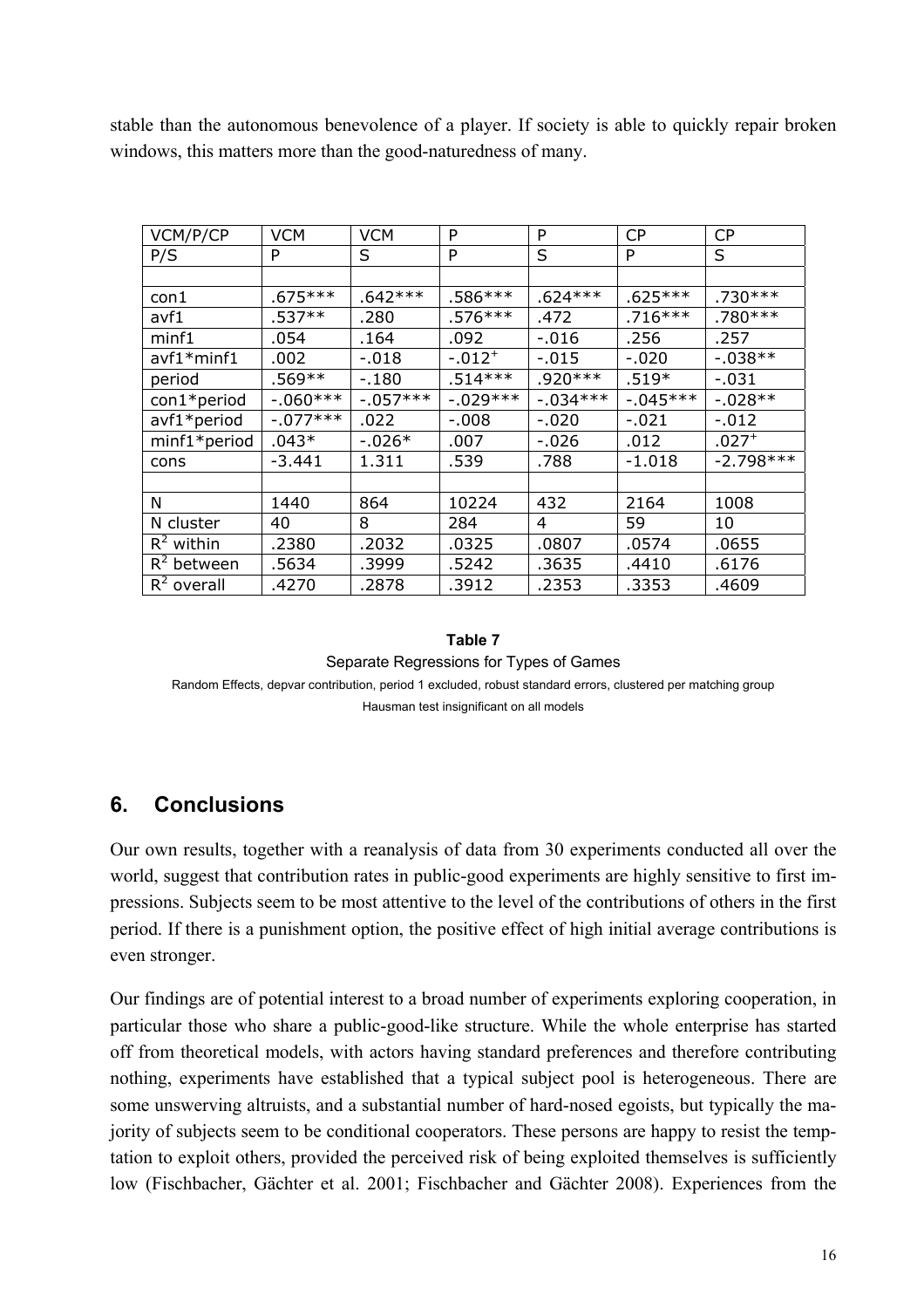first period are the only signal subjects receive about cooperativeness in the specific group they happen to be assigned to. Consequently, gauging their subsequent behaviour to this initial signal is the best they can do.

Actually, the value of this signal is even greater. Not only does each and every conditional cooperator receive this signal herself. She may also be perfectly sure that the other group members simultaneously receive an identical signal. This second property of the signal matters to the extent that other group members are likely to be conditional cooperators, too. The setting then permits the formation of coordinated second-order beliefs. Actually, for the participants in publicgood experiments, this is a testable proposition. In the next period, they directly receive a new signal, which they can use to check the reliability of their prediction, and to act accordingly.

Note two differences between the partner and the stranger protocol. Since, in the stranger design, subjects are rematched every period, the signal from the first period is less valuable. It only is a random draw from a larger population. Since, in a different group of four, other subjects have made different initial experiences, subjects also have no chance to coordinate second-order beliefs. Both differences provide a micro-level explanation for the fact that overall contributions are characteristically lower with the stranger protocol.

Our main message, however, is not addressed to fellow experimentalists, but to policy makers. Since, in the lab, we are able to isolate effects, we can prove that it is indeed good policy to repair broken windows as soon as possible, both literally and metaphorically speaking. The closest real-world analogue to our setting is a person who is new to a neighbourhood. If this person perceives a neat environment, she expects to be treated well if she behaves well herself. Note that we do not even need normativity to make this prediction. If, in addition, this person is generally willing to abide by the normative expectations prevalent in this community, of course the effect is even stronger. Neither do we need true altruists. All we need is a sufficient proportion of conditional cooperators plus, crucially, the right signals for those who newly enter the community.

The message to policymakers is straightforward. Money spent on impression management is likely to be money well spent. We can even be more specific. While good first impressions raise overall contributions in the voluntary contribution mechanism, and while they flatten the characteristic negative trend of contributions over time, they are not strong enough to reverse the trend. As many others have shown, both in the lab (Selten, Mitzkewitz et al. 1997) and in the field (Ostrom 1990), for cooperation to be sustainable, vigilance and enforcement are inevitable. However, sanctions alone are also not sufficient. The Hermann et al. experiments are particularly impressive on this. If overall performance was poor in a location, this was typically not due to a lack of (costly) punishment (Herrmann, Thöni et al. 2008). Our data suggests that the combination of favourable initial impressions and the existence of a sanctioning mechanism is essential. Being determined to prosecute culprits is thus not enough. In a consequentialist perspective, it is at least as important to manage impressions. Beware of broken windows!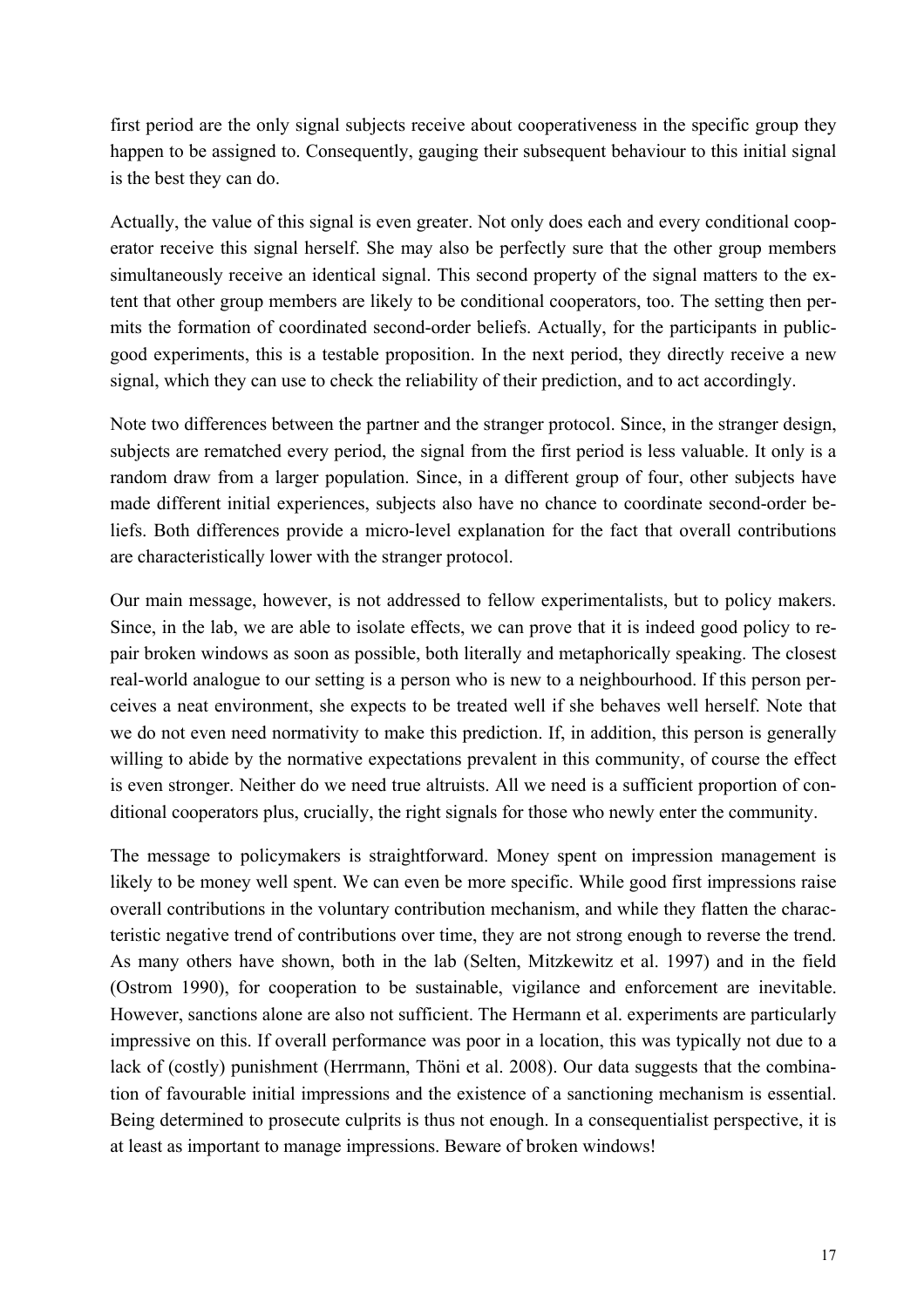# **References**

- BRAGA, ANTHONY A., DAVID L. WEISBURD, ELIN J. WARING, LORRAINE GREEN MAZEROLLE, WILLIAM SPELMAN and FRANCIS GAJEWSKI (1999). "Problem-Oriented Policing in Violent Crime Places. A Randomized Controlled Experiment." Criminology **37**: 541-580.
- BREKKE, KJELL ARNE, KAREN EVELYN HAUGE, JO THORI LIND and KARINE NYBORG (2009). Playing with the Good Guys: A Public Good Game with Endogenous Group Formation http://folk.uio.no/karineny/files/GoodGuys.pdf.
- CINYABUGUMA, MATTHIAS, TALBOT PAGE and LOUIS PUTTERMAN (2005). "Cooperation under the Threat of Expulsion in a Public Goods Experiment." Journal of Public Economics **89**: 1421-1435.
- CORMAN, HOPE and NACI MOCAN (2005). "Carrots, Sticks, and Broken Windows." Journal of Law and Economics **48**: 235-266.
- CROSON, RACHEL T.A., ENRIQUE FATAS and TIBOR NEUGEBAUER (2008). The Effect of Excludability on Team Production http://www.economics.hawaii.edu/research/seminars/ 08-09/11\_07\_08b.pdf.
- CRUZ MELENDEZ, MARIA (2006). "Moving to Opportunity & Mending Broken Windows." Journal of Legislation **32**: 238-262.
- DENANT-BOÈMENT, LAURENT, DAVID MASCLET and CHARLES NOUSSAIR (2007). "Punishment, Counter-Punishment and Sanction Enforcement in a Social Dilemma Experiment." Economic Theory **\*\*\***: \*\*\*.
- FEHR, ERNST and SIMON GÄCHTER (2002). "Altruistic Punishment in Humans." Nature **415**: 137- 140.
- FISCHBACHER, URS and SIMON GÄCHTER (2008). Heterogeneous Social Preferences and the Dynamics of Free Riding in Public Good Experiments http://home.twi.uni-konstanz.de/ files/twi\_research/49\_No27-08-05-TWI-RPS-Fischbacher-Gaechter.pdf.
- FISCHBACHER, URS, SIMON GÄCHTER and ERNST FEHR (2001). "Are People Conditionally Cooperative? Evidence from a Public Goods Experiment." Economics Letters **71**: 397-404.
- FUNK, PATRICIA and PETER KUGLER (2003). "Dynamic Interaction between Crimes." Economics Letters **79**: 291-298.
- GÄCHTER, SIMON and CHRISTIAN THÖNI (2007). "Social Learning and Voluntary Cooperation Among Like-Minded People." Journal of the European Economic Association **3**: 303-314.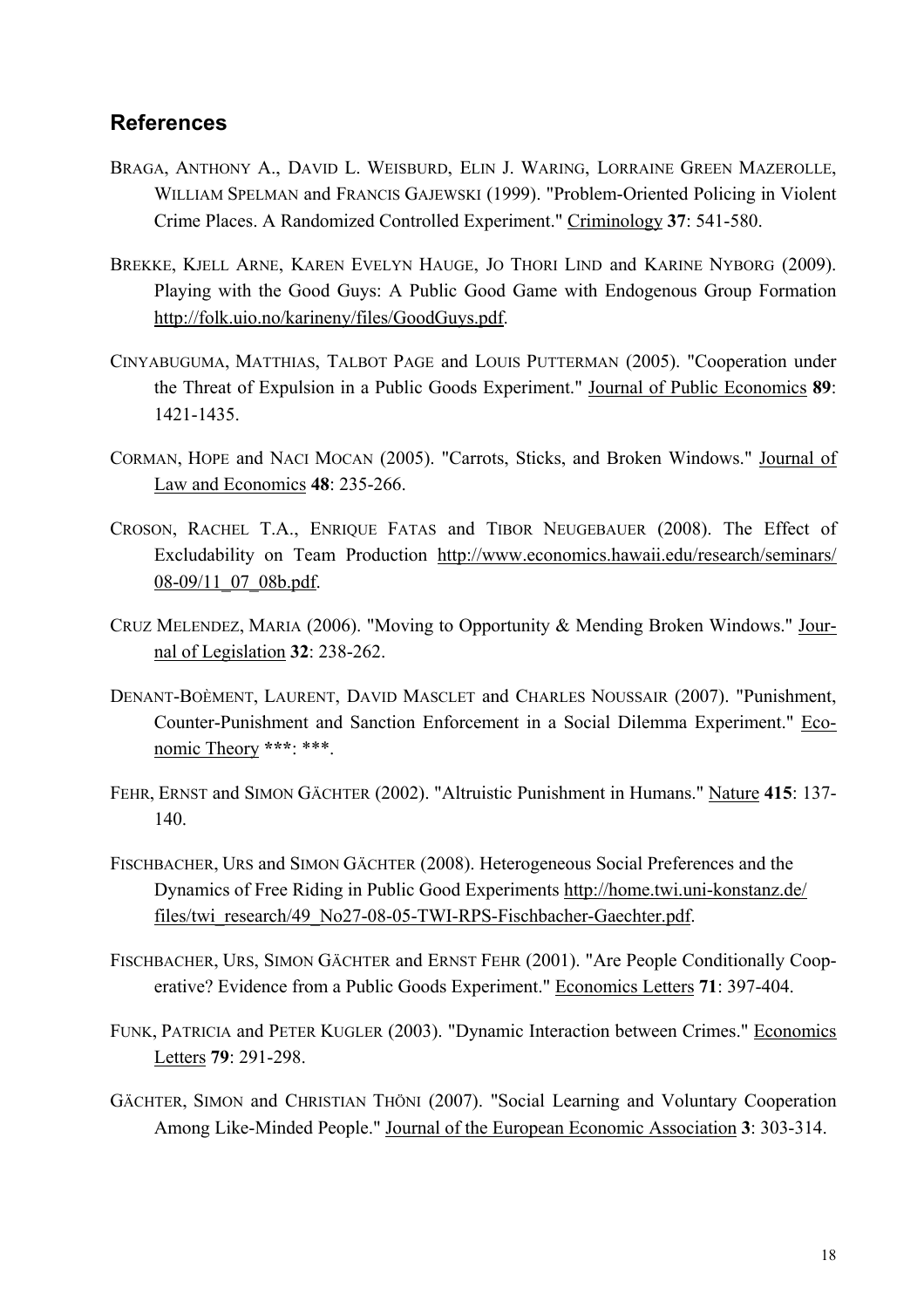- GUNNTHORSDOTIR, ANNA, DANIEL HOUSER and KEVIN MCCABE (2007). "Disposition, History and Contributions in Public Goods Experiments." Journal of Economic Behavior & Organization **62**: 304-315.
- HARCOURT, BERNARD (1998). "Reflecting on the Subject. A Critique of the Social Influence Conception of Deterrence, tne Broken Windows Theory, and Order-Maintenance Policing New York Style." Michigan Law Review **97**: 291-389.
- HARCOURT, BERNARD (2001). Illusions of Order. The False Promise of Broken Windows Policing. Boston, Harvard University Press.
- HARCOURT, BERNARD (2005). "Policing L.A.'s Skid Row: Crime and Real Estate Development in Downtown Los Angeles. An Experiment in Real Time." University of Chicago Legal Forum **2005**: 325-404.
- HARCOURT, BERNARD and JENS LUDWIG (2006). "Broken Windows: New Evidence from New York City and a Five-City Social Experiment." University of Chicago Law Review **73**: 271-320.
- HERRMANN, BENEDIKT, CHRISTIAN THÖNI and SIMON GÄCHTER (2008). "Antisocial Punishment Across Societies." Science **319**: 1362-1367.
- KEIZER, KEES, SIEGWART LINDENBERG and LINDA STEG (2008). The Spreading of Disorder. Science. **322:** 1681-1685 http://search.ebscohost.com/login.aspx?direct=true&db=aph&AN=35903192&site=ehostlive.
- KELLING, GEORGE L. and CATHERINE M. COLES (1996). Fixing Broken Windows. Restoring Order and Reducing Crime in Our Communities. New York, Martin Kessler Books.
- KELLING, GEORGE L. and WILLIAM H. SOUSA (2001). Do Police Matter? An Analysis of the Impact of New York City's Police Reforms. New York, Manhattan Institute.
- LEDYARD, JOHN O. (1995). Public Goods. A Survey of Experimental Research. The Handbook of Experimental Economics. J.H. Kagel und A.E. Roth. Princeton, NJ, Princeton University Press**:** 111-194.
- LOCHNER, LANCE (2007). "Individual Perceptions of the Criminal Justice System." American Economic Review **97**: 444-460.
- MCADAMS, RICHARD H. and JANICE NADLER (2008). "Coordinating in the Shadow of the Law: Two Contextualized Tests of the Focal Point Theory aof Legal Compliance." Law and Society Review **42**: 865-898.
- NIKIFORAKIS, NIKOS S. (2008). "Punishment and Counter-Punishment in Public Good Games: Can We Really Govern Ourselves?" Journal of Public Economics **\*\*\***: \*\*\*.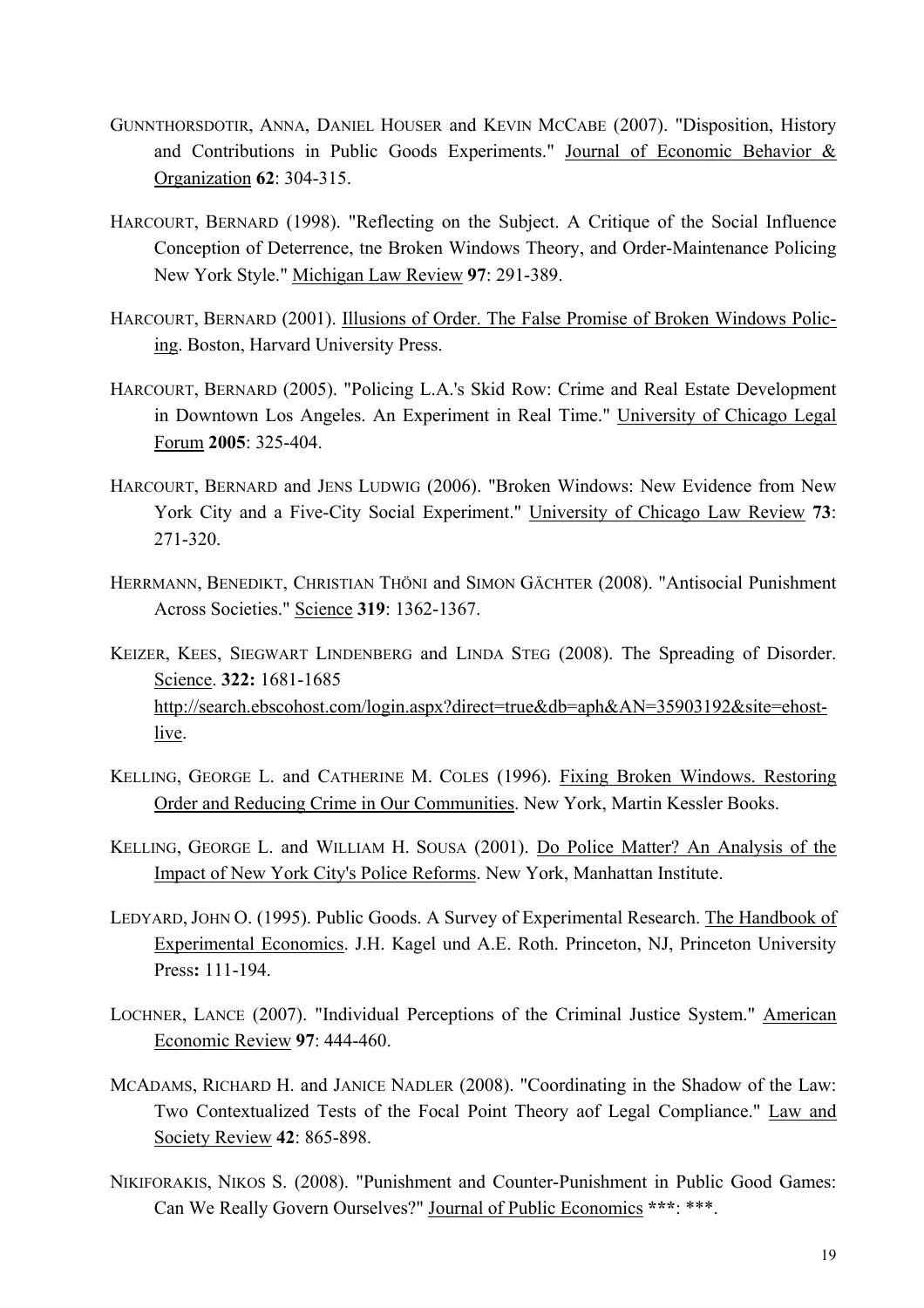- OSTROM, ELINOR (1990). Governing the Commons. The Evolution of Institutions for Collective Action. Cambridge, New York, Cambridge University Press.
- PAGE, TALBOT, LOUIS PUTTERMAN and BULENT UNEL (2005). "Voluntary Association in Public Goods Experiments. Reciprocity, Mimicry and Efficiency." Economic Journal **115**: 1032- 1053.
- SAMPSON, ROBERT J. and JACQUELINE COHEN (1988). "Deterrent Effects of the Police on Crime. A Replication and Theoretical Extension." Law and Society Review **22**: 163-190.
- SAMPSON, ROBERT J., JEFFREY D. MORENOFF and THOMAS GANNON-ROWLEY (2002). "Assessing 'Neighborhood Effects'. Social Processes and New Directions in Research." Annual Review of Sociology **28**: 443-478.
- SAMPSON, ROBERT J. and STEPHEN W. RAUDENBUSH (1999). "Systematic Social Observation of Public Spaces. A New Look at Disorder in Urban Neighbourhoods." American Journal of Sociology **105**: 603-651.
- SEILER, BRYAN M. (2008). "Moving from "Broken Windows" to Healthy Neighbourhood Policy. Reforming Urban Nuisance Law in Public and Private Sectors." Minnesota Law Review **92**: 883-917.
- SELTEN, REINHARD, MICHAEL MITZKEWITZ and GERALD R. UHLICH (1997). "Duopoly Strategies Programmed by Experienced Players." Econometrica **65**: 517-555.
- SKOGAN, WESLEY G. (1990). Disorder and Decline. Crime and the Spiral of Decay in American Neighborhoods. New York, Free Press; Toronto, Colleir Macmillan Canada.
- STEWART, GARY (1998). "Black Codes and Broken Windows. The Legacy of Racial Hegemony in Anti-Gang Civil Injunctions." Yale Law Journal **107**: 2249-2279.
- TAYLOR, RALPH B. (2001). Breaking Away from Broken Windows. Baltimore Neighborhoods and the Nationwide Fight Against Crime, Grime, Fear, and Decline. Boulder, Colo., Westview Press.
- WAGERS, MICHAEL LANDIS (2008). "Broken Windows Policing. The LAPD Experience." Dissertation Abstracts International Section A: Humanities and Social Sciences **68(8-A)**: 3603.
- WILSON, JAMES Q. and BARBARA BOLAND (1978). "The Effect of the Police on Crime." Law and Society Review **12**: 367-390.
- WILSON, JAMES Q. and GEORGE L. KELLING (1982). "Police and Neighborhood Safety. Broken Windows." Atlantic Monthly **127**: 29-38.
- ZELMER, JENNIFER (2003). "Linear Public Goods. A Meta-Analysis." Experimental Economics **6**: 299-310.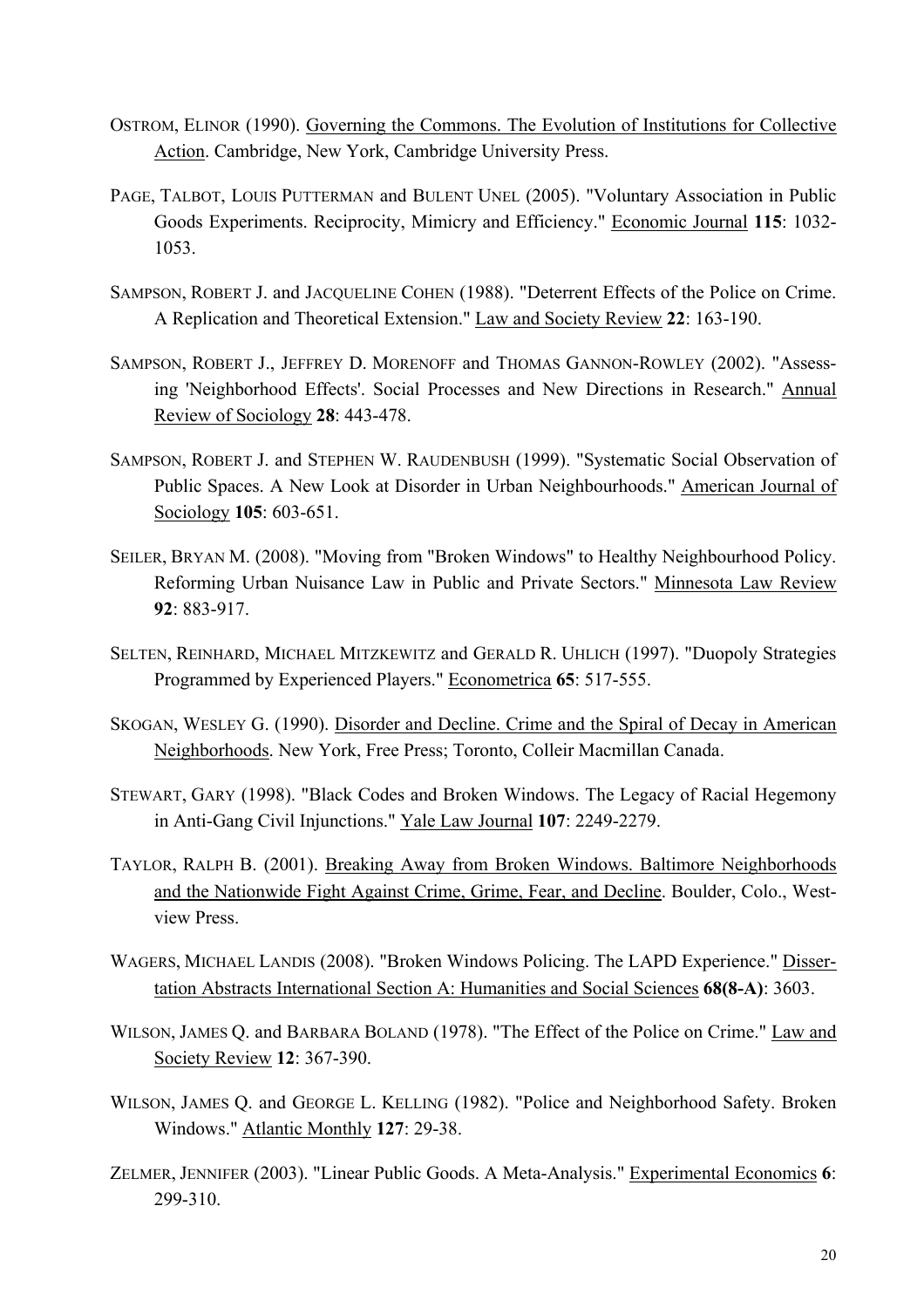- ZIMBARDO, PHILIP (1969). "The Human Choice. Individuation, Reason, and Order versus Deindividuation, Impulse, and Chaos." Nebraska Symposium on Motivation **17**: 237-307.
- ZIMRING, FRANKLIN E. (2007). The Great American Crime Decline. Oxford ; New York, Oxford University Press.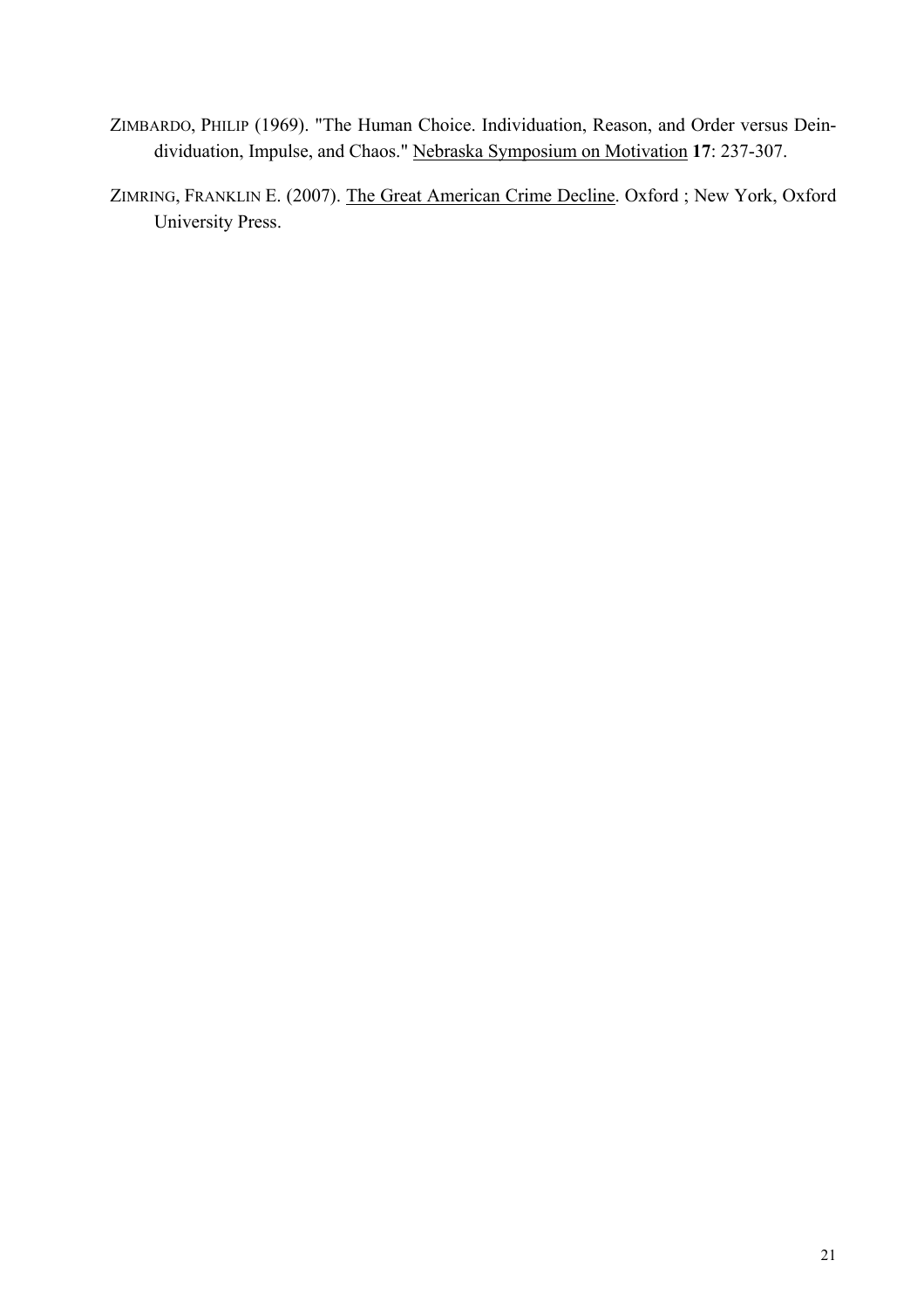# **Appendix**

# **Appendix 1: Tobit models on individual data**

|                       | model 1      | model 2      | model 3      | model 4      | model 5      | model 6      | model 7      |
|-----------------------|--------------|--------------|--------------|--------------|--------------|--------------|--------------|
| $\text{con}1$         | $.792***$    | .885 ***     | $.794***$    | $.792***$    | $1.205***$   | $.987***$    | $1.135***$   |
| avf1                  | $.878***$    |              | .792***      | $.722***$    | .756***      | .015         | $.433*$      |
| minf1                 |              | $.603***$    | .086         | $-.192+$     | $-.169$      | .050         | .006         |
| avf1*minf1            |              |              |              | $.019**$     | $.020**$     | $.027***$    | $.026***$    |
| period                | $-.031$      | $-.030$      | $-.031$      | $-.031$      | $.756***$    | $.758***$    | $.636***$    |
| con1*period           |              |              |              |              | $-.069***$   | $-0.069***$  | $-0.094***$  |
| avf1*period           |              |              |              |              | $-.006$      | $-.006$      | $-.073***$   |
| minf1*period          |              |              |              |              | $-.006$      | $-.006$      | .007         |
| partner               | $1.841**$    | $2.748***$   | $1.915***$   | $1.710**$    | $1.695**$    | $2.680***$   | $2.672***$   |
| ptreat                | 12.214***    | 12.373***    | 12.247***    | 12.304***    | 12.275***    | $2.886+$     | $3.380*$     |
| $\text{con1*}$ ptreat |              |              |              |              |              | $.247**$     | $-.077$      |
| avf1*ptreat           |              |              |              |              |              | $.824***$    | .296         |
| minf1*ptreat          |              |              |              |              |              | $-.376**$    | $-.370*$     |
| cptreat               | 9.401 ***    | 10.279***    | $9.504***$   | $9.527***$   | $9.522***$   | $-.383$      | $-.177$      |
| con1*cptreat          |              |              |              |              |              | $.275***$    | $.238*$      |
| avf1*cptreat          |              |              |              |              |              | $.921***$    | $.627*$      |
| minf1*cptreat         |              |              |              |              |              | $-.485**$    | $-0.624**$   |
| con1*period*ptreat    |              |              |              |              |              |              | $.052***$    |
| con1*period*cptreat   |              |              |              |              |              |              | .008         |
| avf1*period*ptreat    |              |              |              |              |              |              | $.084***$    |
| avf1*period*cptreat   |              |              |              |              |              |              | $.047*$      |
| minf1*period*ptreat   |              |              |              |              |              |              | $-.006$      |
| minf1*period*cptreat  |              |              |              |              |              |              | .018         |
| cons                  | $-14.947***$ | $-11.319***$ | $-14.691***$ | $-13.706***$ | $-18.368***$ | $-10.755***$ | $-10.321***$ |
| N                     | 16092        | 16092        | 16092        | 16092        | 16092        | 16092        | 16092        |
| left censored         | 2052         | 2052         | 2052         | 2052         | 2052         | 2052         | 2052         |
| right censored        | 5792         | 5792         | 5792         | 5792         | 5792         | 5792         | 5792         |
| p model               | $-.001$      | < .001       | $-.001$      | $-.001$      | $-.001$      | $-.001$      | $-.001$      |

#### **Table 8**

Explaining Individual Contributions with First Impressions

Random Effects Tobit, period 1 excluded

\*\*\* p < .001, \*\* p < .01, \* p < .05,  $\frac{+}{7}$  p < .1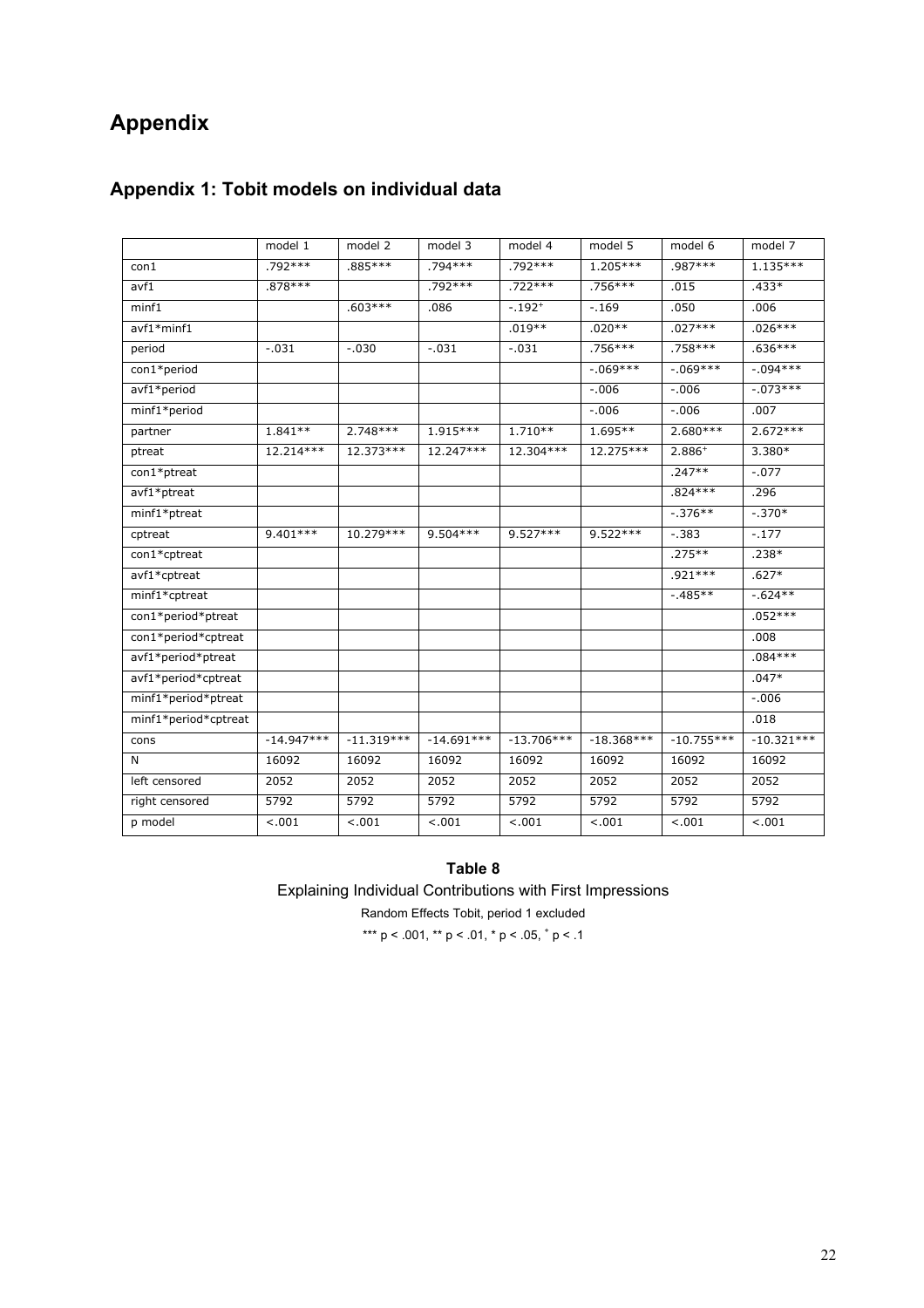## **Appendix 2: Experimental Procedure and Instructions for New Data**

As can be seen from Table 1, six of the 17 data sets stem from experiments conducted at the Max Planck Institute for Research von Collective Goods in Bonn. Subjects were randomly recruited from the BonnEconLab's pool of about 3,500 subjects, mainly students (from all kind of majors), and participated in one of the treatments as indicated in the table below. None of them had previous experience in public good games, with the exception of participants of experiments #2 and #11, which were conducted with subjects that had before participated in experiment #10 (severe counter-punishment technology) as a first part of the respective session.

After subjects arrived in the lab, they were randomly and anonymously assigned to matching groups. Subjects then received a written copy of the instructions. Additionally, in order to create common information about the instructions, we read them out aloud to our subjects. The instructions were written in a neutral language, avoiding words like punishment, sanctions, counterpunishment etc. Instead, we used terms like "to assign points", "direct points", "transfer to a project", etc, which have been previously used in comparable studies. The instructions used were those of Fehr and Gächter (2000) unless otherwise indicated in the table below. For those experiments that made use of a modified version of these instructions, an English translation of the German instructions is included in Appendix 3. The instructions in German are available from the authors upon request. Before the game started, participants had to answer a set of control questions to make sure that everybody had understood the rules of the game. The experiment lasted for approximately 60 minutes. Subjects were paid according to their cumulated period payoffs. The experiments were programmed in zTree (Fischbacher 2007) and participants were recruited using ORSEE (Greiner 2003).

| game-<br>type | matching | exp<br># | date                                    | # ses-<br>sions | # sub-<br>jects |    | instructions                                                 |
|---------------|----------|----------|-----------------------------------------|-----------------|-----------------|----|--------------------------------------------------------------|
| <b>VCM</b>    | P        | 2        | 22 April 2008                           |                 | 24              | 10 | Fehr + Gächter (2000)                                        |
| <b>VCM</b>    | P        | 18       | 7 April 2008                            | 2               | 40              | 12 | Fehr + Gächter (2000)<br>but over 12 periods                 |
| Pun           | P        | 11       | 22 April 2008                           |                 | 24              | 10 | Fehr + Gächter (2000)                                        |
| CPun          | P        |          | 24 January 2008 and<br>14 February 2008 | 5               | 68              | 10 | Nikiforakis (2008)                                           |
| <b>CPun</b>   | P        | 10       | 22 April 2008                           | 2               | 48              | 10 | Severe Punishment Technology,<br>instructions see Appendix 2 |
| <b>CPun</b>   | c        | 5        | 4 March 2008                            | 3               | 64              | 10 | Nikiforakis (2008)                                           |

**Table 9**  MPI Experiments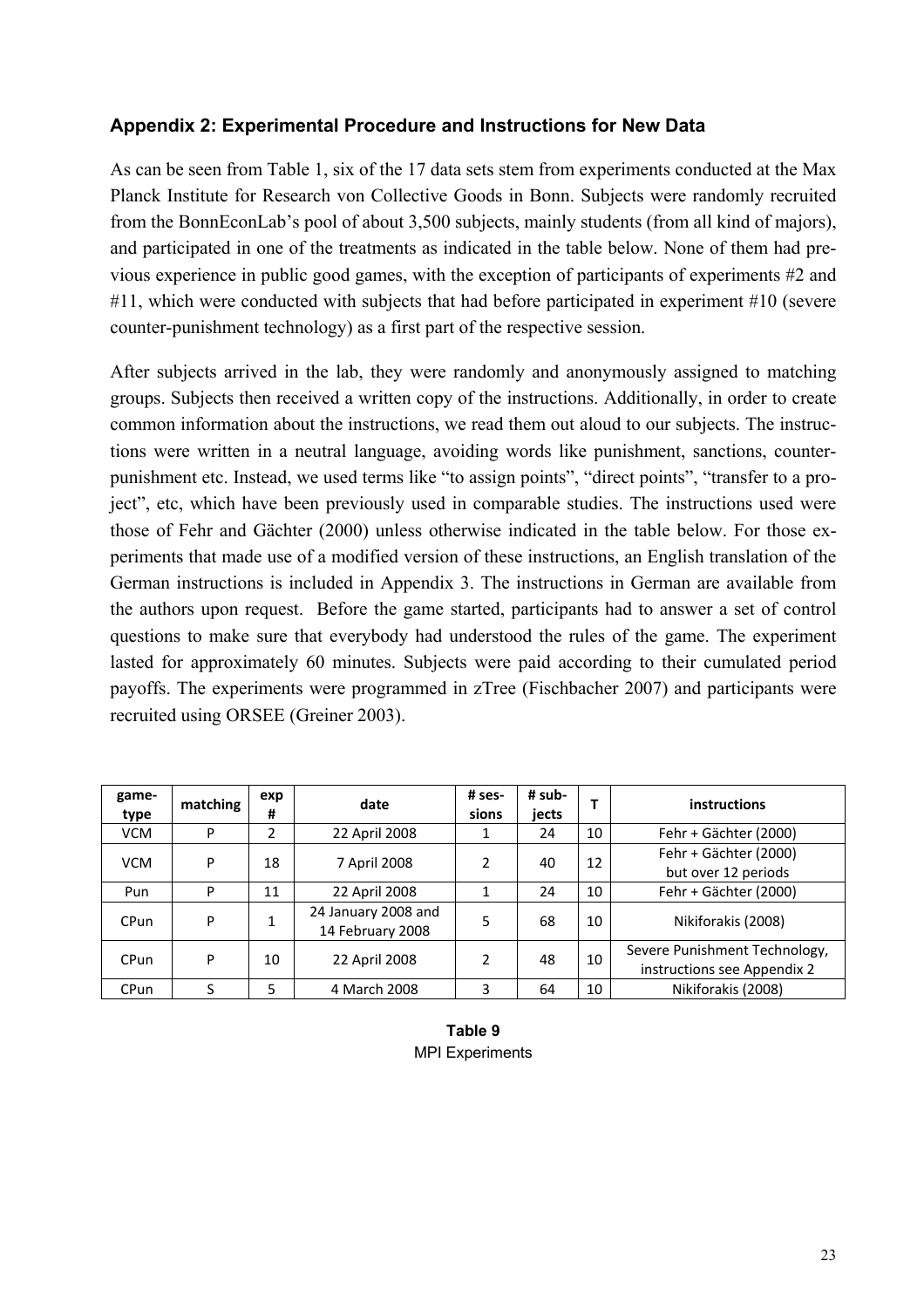# **Appendix 3: Instructions for the Severe Counterpunishment Treatment (Experiment # 10)**

### **General explanations for participants**

You are taking part in an economic science experiment. If you read the following explanations closely, then you can earn a rather significant sum of money, depending on the decisions you make. It is therefore very important that you pay attention to the following points.

The instructions you have received from us are intended solely for your private information. **During the experiment, you will not be allowed to communicate with anyone. Should you have any questions, please direct them directly to us.** Not abiding by this rule will lead to exclusion from the experiment and from any payments.

In this experiment, we calculate in taler, rather than in euro. Your entire income will therefore initially be calculated in taler. The total sum of taler will later be calculated in euro as follows:

### **1 Taler = 4 Euro cent**

In addition to the 4 euro for showing up, each participant will receive from us one instalment of **25 taler**, with which you will be able to counterbalance potential losses. **However, you will always be in a position to exclude with certainty the possibility of losses, with your own decisions!** The taler you will have accumulated and the 4 euro will be paid to you **in cash** at the end of the experiment.

The experiment consists of two parts. To begin with, the first part will be explained. Explanations concerning the second part will be given later.

The experiment is divided into separate periods. It consists of a total of 10 periods. Participants are randomly assigned into groups of four. Each group, thus, has three further members, apart from you. During these 10 periods, the constellation of your group of four will remain unaltered. **For 10 periods you will therefore be in the same group.** Please note that the identification number assigned to you and the other members of the group changes randomly in each period. Group members can therefore not be identified as the periods progress.

In each period, the experiment consists of **3 steps**. In Step 1, you have to decide how many taler you wish to contribute to a project. In Step 2, you are told how much all other players contributed to the project and can decide, by giving points, on whether and by how much the other group members' income from Step 1 should be increased or reduced. In Step 3, those players whose income was reduced in Step 2 can, in turn, reduce the income of the same players who did this to them.

The following pages outline the exact procedure of the experiment.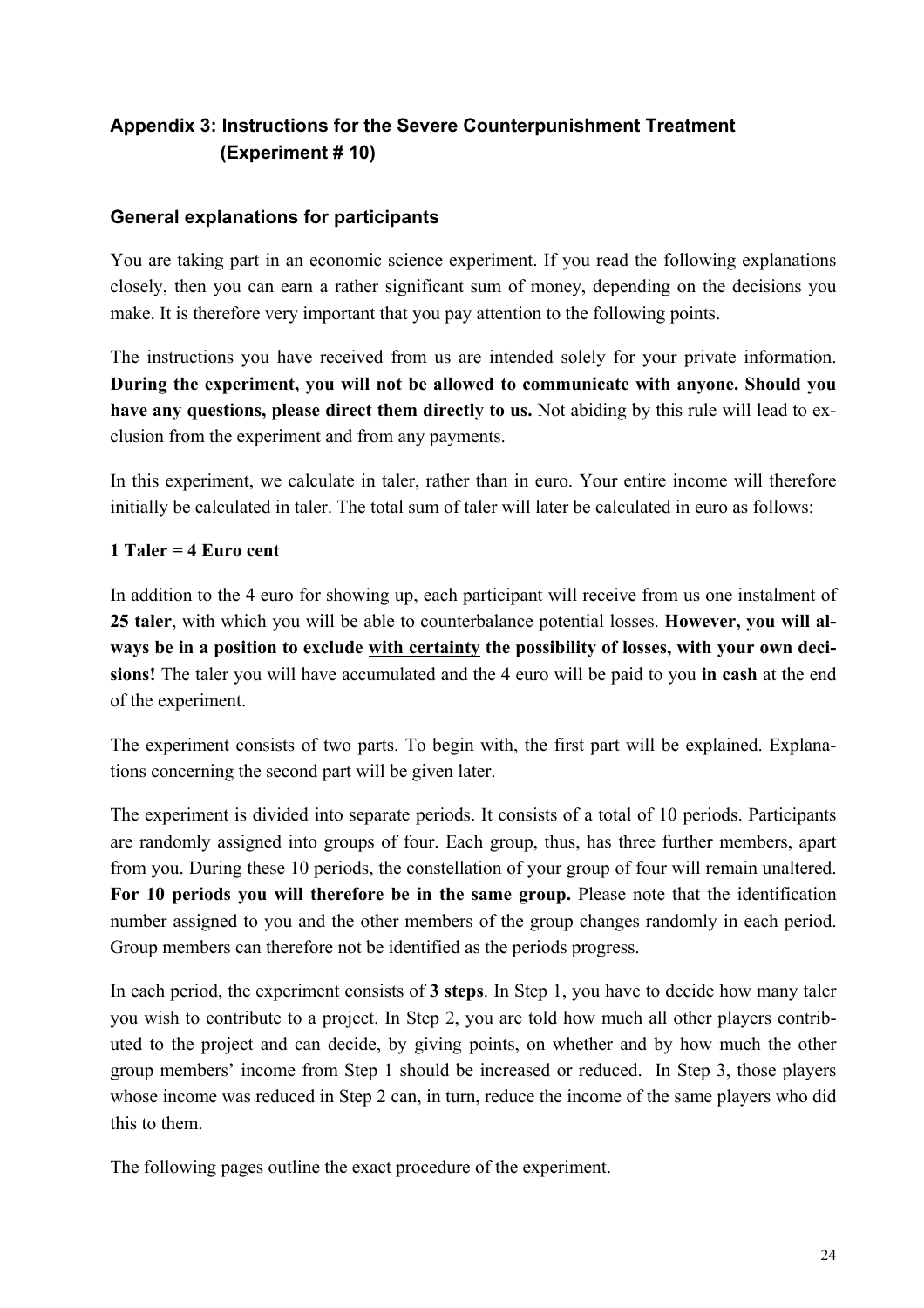# **Information on the exact procedure of the experiment**

# **Step 1**

At the beginning of each period, each participant is allotted **20 taler**, which we shall henceforth refer to as his **endowment**. The player's job is now to make a decision with regard to using his endowment. You have to decide how many of the 20 taler you wish to pay into a **project** and how many you wish to keep for yourself. The consequences of your decision are explained in greater detail below.

Your **endowment** is, thus, **20 taler in each period**. You make a decision on your project contribution by typing any one whole number between 0 and 20 into the appropriate field on your screen. This field can be accessed using the mouse. As soon as you have determined your contribution, you have also decided on how many taler to keep for yourself, i.e., **20 – your contribution**. Once you have typed in your contribution, please click on **Continue**, again using the mouse. Once you have done this, your decision for this period is irreversible.

| - Periode                                                      |                              |
|----------------------------------------------------------------|------------------------------|
| $\mathbf{1}$                                                   | Verbleibende Zeit [sec]: 113 |
|                                                                |                              |
|                                                                |                              |
|                                                                |                              |
|                                                                |                              |
|                                                                |                              |
|                                                                |                              |
|                                                                |                              |
|                                                                |                              |
|                                                                |                              |
| In dieser Periode sind Sie Gruppenmitglied3                    |                              |
|                                                                |                              |
| Stufe 1                                                        |                              |
|                                                                |                              |
|                                                                |                              |
| Sie erhalten für diese Periode eine Ausstattung von 20 Talern. |                              |
|                                                                |                              |
| Von diesen 20 Talern möchte ich                                |                              |
|                                                                |                              |
| zum Projekt beitragen:                                         |                              |
|                                                                |                              |
|                                                                |                              |
|                                                                |                              |
|                                                                |                              |
|                                                                |                              |
|                                                                |                              |
|                                                                |                              |
|                                                                |                              |
|                                                                | Weiter                       |

Once all members of the group have made their decisions, you will be told how high the total sum of contributions from **all** group members (including your own) to the project is. In addition, you are informed about your own contribution and the number of taler kept by you; you are also told how many taler you have earned in total during Step 1.

**Your income** therefore consists of two parts, namely:

(1) the taler you have kept for yourself (**"income from taler retained")** and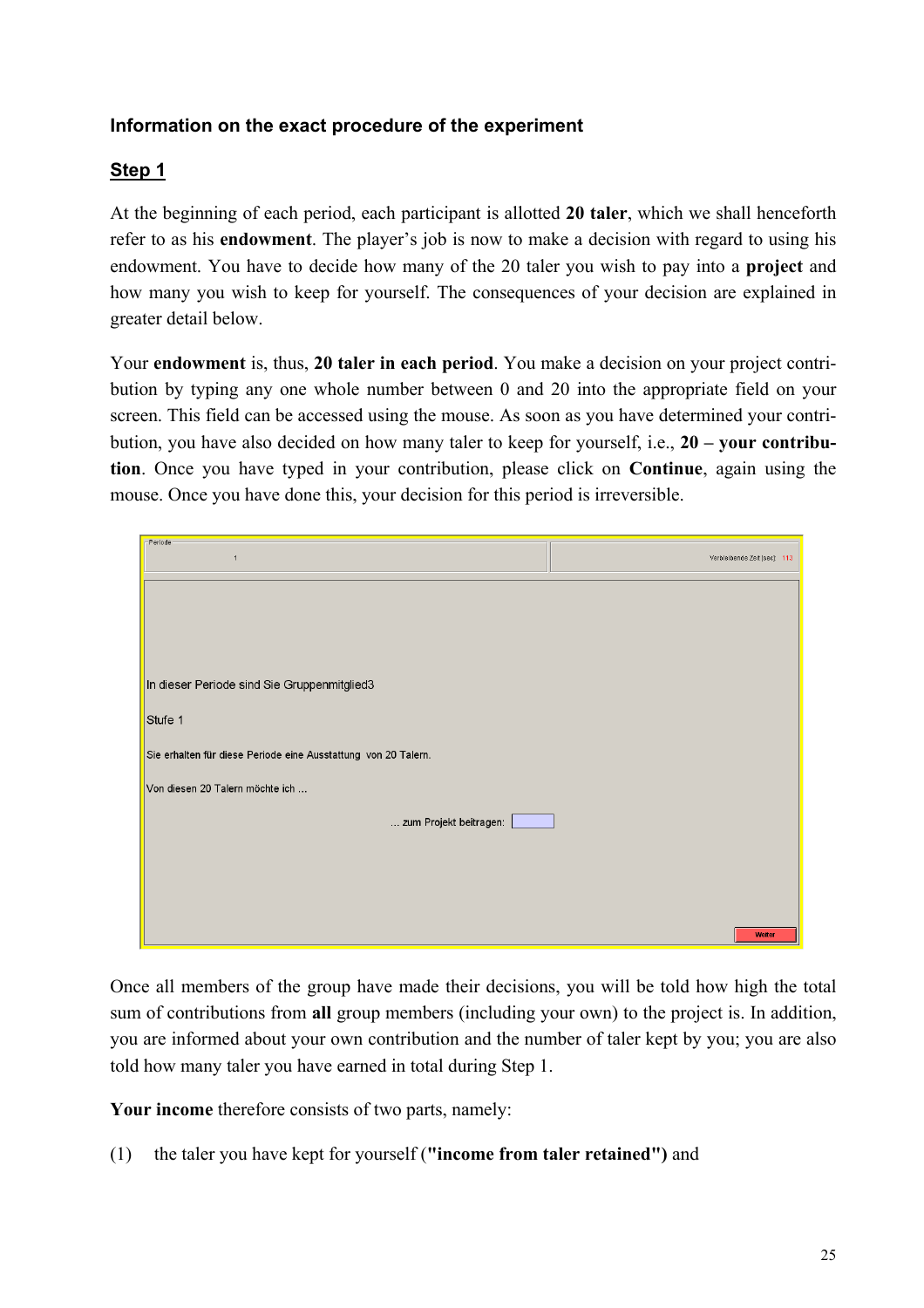(2) the **"income gained from the project"**. Your income from the project is .4 times the total sum of all contributions to the project.

Your total income from Step 1 is therefore calculated as follows:

### **Total taler income at the end of Step 1**

**=** income from taler retained + income from the project

Income from the project  $= 0.4 \times$  Total sum of all contributions to the project

The total income at the end of Step 1, in taler, is calculated according to the same formula for each member of the group.

If, for example, the sum of the contributions from all group members adds up to 60 taler, you and all other members each receive a project income of  $.4x\,60 = 24$  taler. If the group members have contributed a total of 9 taler to the project, you and all other members each receive an income of  $.4x9 = 3.6$  taler from the project.

For each taler you keep for yourself, you earn an income of 1 taler. If, on the other hand, you contribute one taler from your endowment to your group's project instead, the sum of the contributions to the project increases by one taler and your income from the project increases by .4x1 = .4 taler. However, the income of each individual group member also increases by .4 taler, so that the group's total income increases by  $.4x4 = 1.6$  taler. The other group members thereby also profit from your contributions from the project. In turn, you profit from other members' contributions to the project. For each taler contributed to the project by another group member, you earn  $.4x1 = .4$  taler.

When you have finished, please click on **Continue**, using the mouse. Step 1 is now over and Step 2 about to begin.

## **Step 2**

In Step 2, you will be told how many other group members have contributed to the project. In addition, you can **decrease, or leave as it is**, the income of **each** individual group member by giving points. All other group members are allowed to decrease **their** income, too, if they so wish.

In order to do this, you will be shown on your screen how many taler each individual group member has contributed to the project; in other words, you are told the identification number, for the current period, of each group member, as well as their contributions.

You now have to decide for **every** group member (excluding yourself) how many points you wish to give them. It is compulsory to enter a figure at this stage. If you do not wish to alter a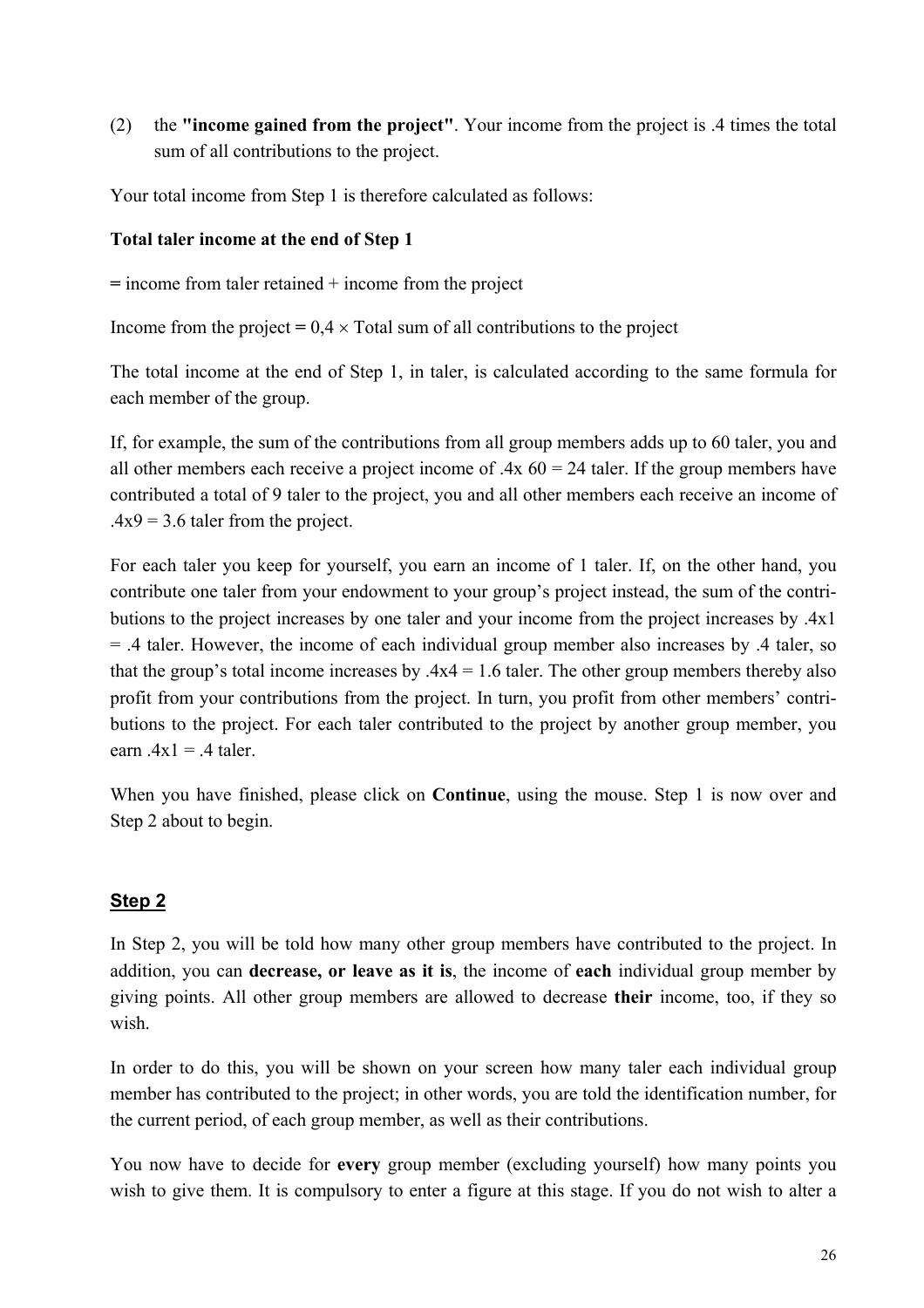certain group member's income, please insert 0. You can operate within the fields underneath the line **"Points"** by using the tab key  $(\rightarrow)$  or the mouse.

| -Periode | $\mathbf{1}$      |                                                      |        | Verbleibende Zeit [sec]: 112 |
|----------|-------------------|------------------------------------------------------|--------|------------------------------|
| Stufe 2  |                   |                                                      |        |                              |
|          | Gruppenmitglied   | Beitrag                                              | Punkte |                              |
|          | Gruppenmitglied 1 | <b>XXX</b>                                           |        |                              |
|          | Gruppenmitglied 2 | XXY                                                  |        |                              |
|          | Sie               | <b>XYX</b>                                           |        |                              |
|          | Gruppenmitglied 4 | <b>YXX</b>                                           |        |                              |
|          |                   |                                                      |        |                              |
|          |                   |                                                      |        |                              |
|          |                   | Ihr Gesamtes Talereinkommen am Ende der Stufe 1: YYY |        |                              |
|          |                   |                                                      |        | Weiter                       |

When distributing points, you incur costs in taler which depend on the number of points you distribute to the individual players. **Distributed points are numbers between 0 and 10.** The more points you give an individual player, the higher your costs are. The total costs in taler are calculated as the sum of the costs of all points distributed to all other group members. The following table shows the connection between the points distributed to an individual group member and the costs of such distribution in taler:

**Table 1:** Costs of the distribution of points to *one* other group member in Step 2

| Points given to a<br>group member |  |  |   |  |        |    |
|-----------------------------------|--|--|---|--|--------|----|
| Cost of these points in taler     |  |  | u |  | $\sim$ | 30 |

Your total cost of the points distribution is the sum of all costs to all three other group members. For example, if you have allocated 2 points to one member, your cost is 2 taler; if, in addition, you give 9 points to another group member, your cost is 25 taler; if you give the final group member 0 points, you have no costs. The **total cost** to you is therefore 27 taler (2+25+0). As long as you have not yet clicked on **Continue**, you may still change your decision.

If you choose 0 points for a certain group member, you do not alter this group member's income. With each **point** allocated to a group member, you **decrease** this particular group member's taler income from Step 1 by **10 per cent**. Thus, if you allocate **2 points** to a group member, for instance, thereby choosing 2, you decrease his income by **20 per cent.** The points allocated by you therefore determine how significantly one group member's taler income from Step 1 is reduced.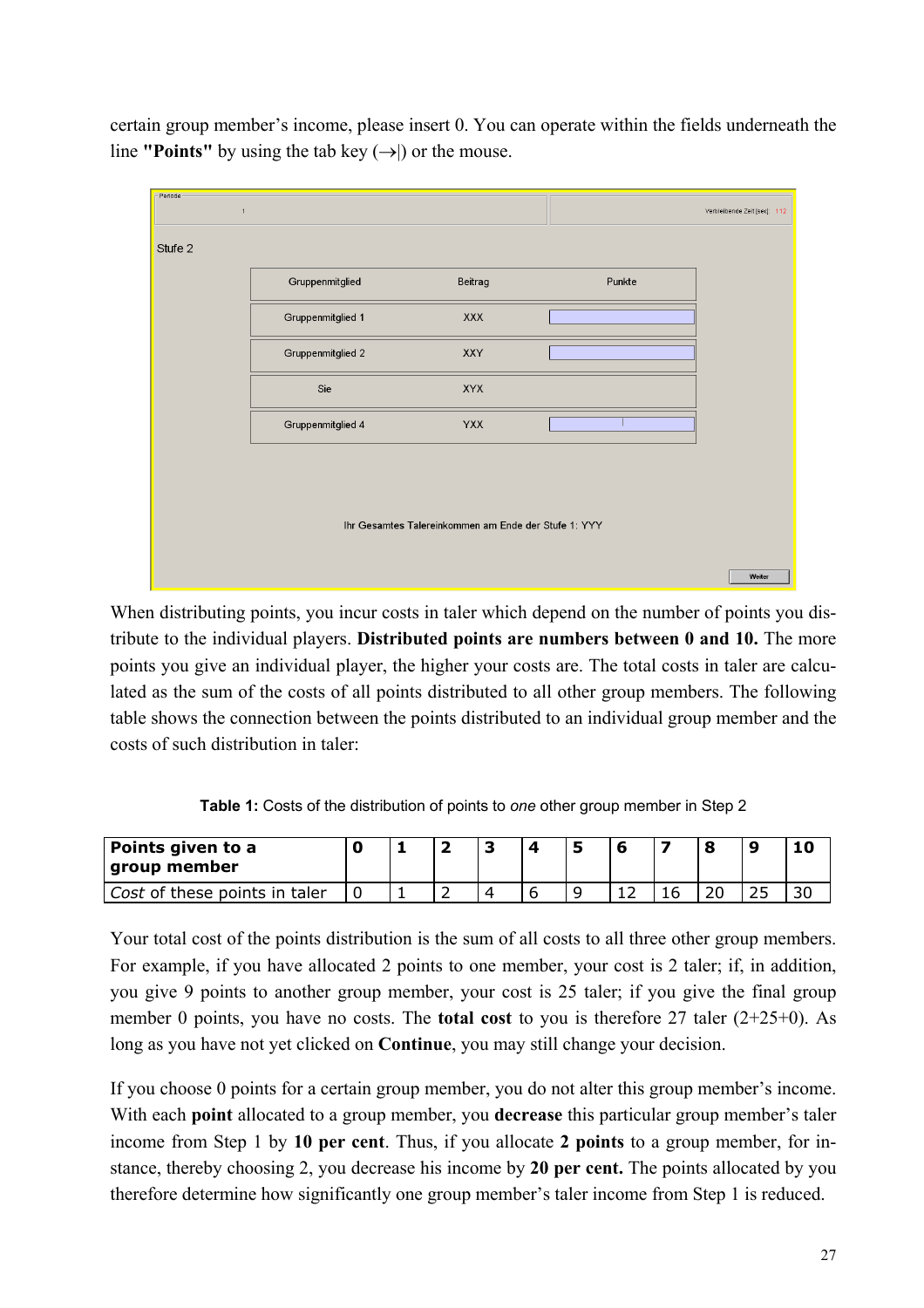Whether, or by how much, a group member's income from Step 1 is reduced **overall** depends on the total number of points received. If, for instance, one member receives **a total of 3 points** from all other members, the income in Step 1 is reduced by **30 per cent**. If a member receives a total of **4 points**, the income in Step 1 is reduced by **40 per cent**. If a member receives exactly 10 points or more, the income in Step 1 is reduced by 100 per cent. The income in Step 1, in this case, would be reduced to Zero for this member. Your total income from the first two steps, in taler, is thus calculated as follows:

### **Total taler income at the end of Step 2:**

 $=$  (Total taler income after Step 1)  $\times$  (10 – points received)/10 – cost of points distributed by you if points received < 10 **=** – cost of points distributed by you if points received  $\geq 10$ 

### **Step 3**

In the third and final step, you are told how many points each individual group member has given you. **If group members have given you points in Step 2, you can now reduce the income of these group members by allocating what is known as "***counter-points"***.** Only those group members who received points in Step 2 are allowed to allocate counter-points. And these counter-points can only be distributed to group members who gave them points in Step 2.

**A counter-point reduces the income** that remained in the possession of the member in question at the end of Step 2 **by 25 %.** Should a member receive exactly 4 or more counter-points, the income from Step 2 is reduced by 100%. If you yourself receive 4 or more counter-points from group members to whom you gave points in the previous step, your own income from Step 2 is therefore also reduced by 100%.

The costs of counter-points are calculated just as in Step 2. Note, however, that if you give one group member counter-points in addition to having given him points, then the costs are calculated according to the sum of all the points this group member has received from you in Steps 2 and 3.

The costs of the counter-points can be seen in Table 2. **Example:** If you give Player 1 a total of 2 points in Step 2, your cost in Step 2 is 2 taler. If you give Player 1 a total of 3 further points in Step 3, a further 7 taler are added to your cost.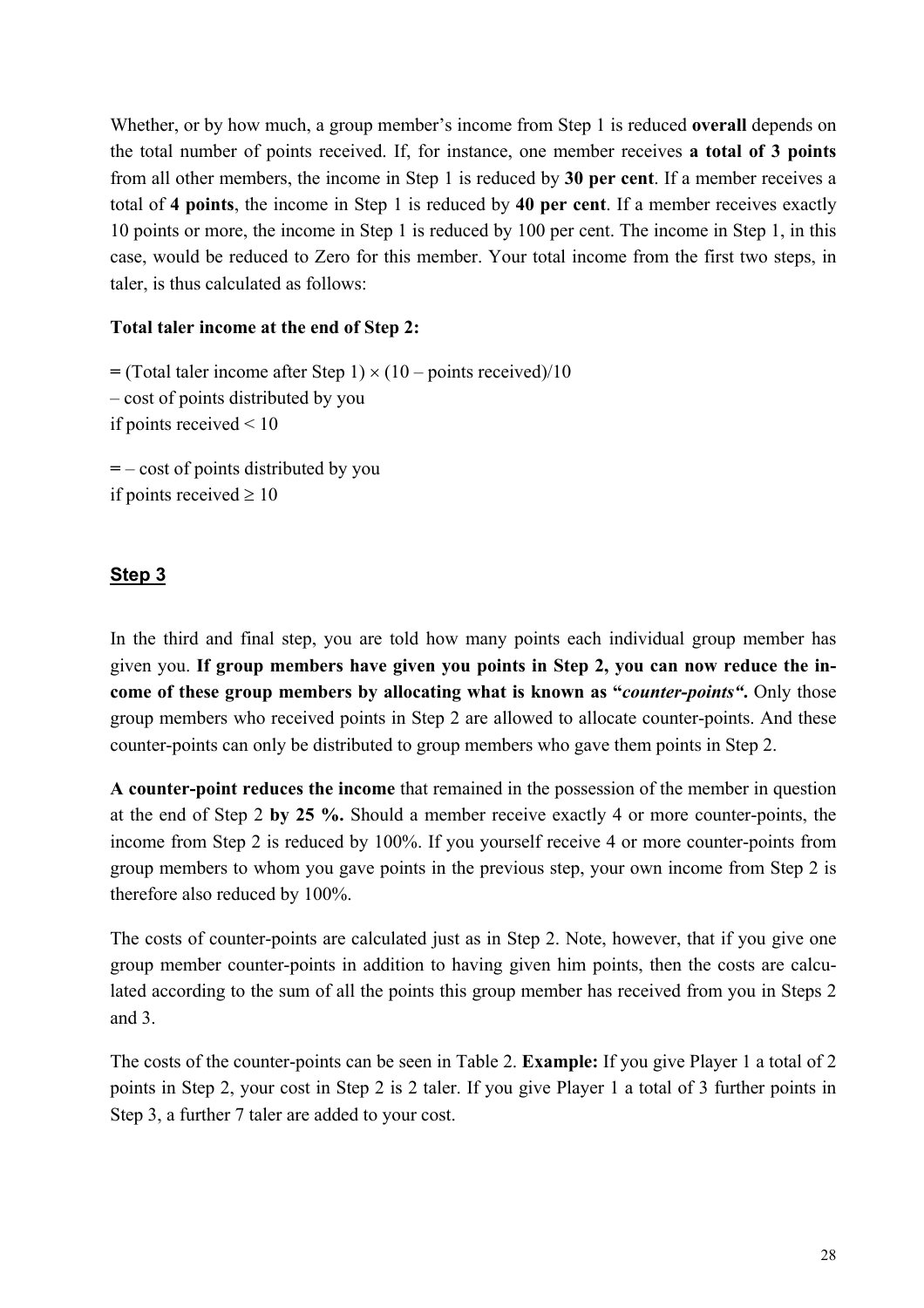| Points you have already<br>given to the group member<br>in Step 2 | Counter-points given to the group member in Step 3<br><b>Gruppenmitglied in Stufe 3</b> |   |    |    |    |  |
|-------------------------------------------------------------------|-----------------------------------------------------------------------------------------|---|----|----|----|--|
|                                                                   | $\overline{\mathbf{2}}$<br>3<br>4<br>0                                                  |   |    |    |    |  |
| 0                                                                 | 0                                                                                       |   | 2  | 4  | 6  |  |
|                                                                   | 0                                                                                       |   | 3  | 5  | 8  |  |
|                                                                   | $\Omega$                                                                                | 2 | 4  |    | 10 |  |
| з                                                                 | 0                                                                                       | 2 | 5  | 8  | 12 |  |
| 4                                                                 | $\Omega$                                                                                | 3 | 6  | 10 | 14 |  |
| 5                                                                 | $\Omega$                                                                                | 3 | 7  | 11 | 16 |  |
| 6                                                                 | 0                                                                                       | 4 | 8  | 13 | 18 |  |
|                                                                   | 0                                                                                       | 4 | 9  | 14 |    |  |
| 8                                                                 | $\Omega$                                                                                | 5 | 10 |    |    |  |
| 9                                                                 | 0                                                                                       | 5 |    |    |    |  |
| 10                                                                | 0                                                                                       |   |    |    |    |  |

**Table 2:** Costs of the distribution of Counter-points to *one* other group member in Step 3

On your screen, you can see how many points each individual group member has given to you in Step 2. Now you must decide, for **each** of these group members, how many counter-points you wish to give this member. It is compulsory to enter a figure at this stage. If you do not wish to alter a certain group member's income, please insert 0.

Your total income from all three steps, in taler, is thus calculated as follows:

### **Total taler income at the end of Step 3 = Period Income**

 $=$  (Total taler income after Step 2)  $\times$  (4 – counter-points received)/4

– cost of counter-points distributed by you

if the sum of the counter-points received is  $\leq 4$ 

**=** – cost of counter-points distributed by you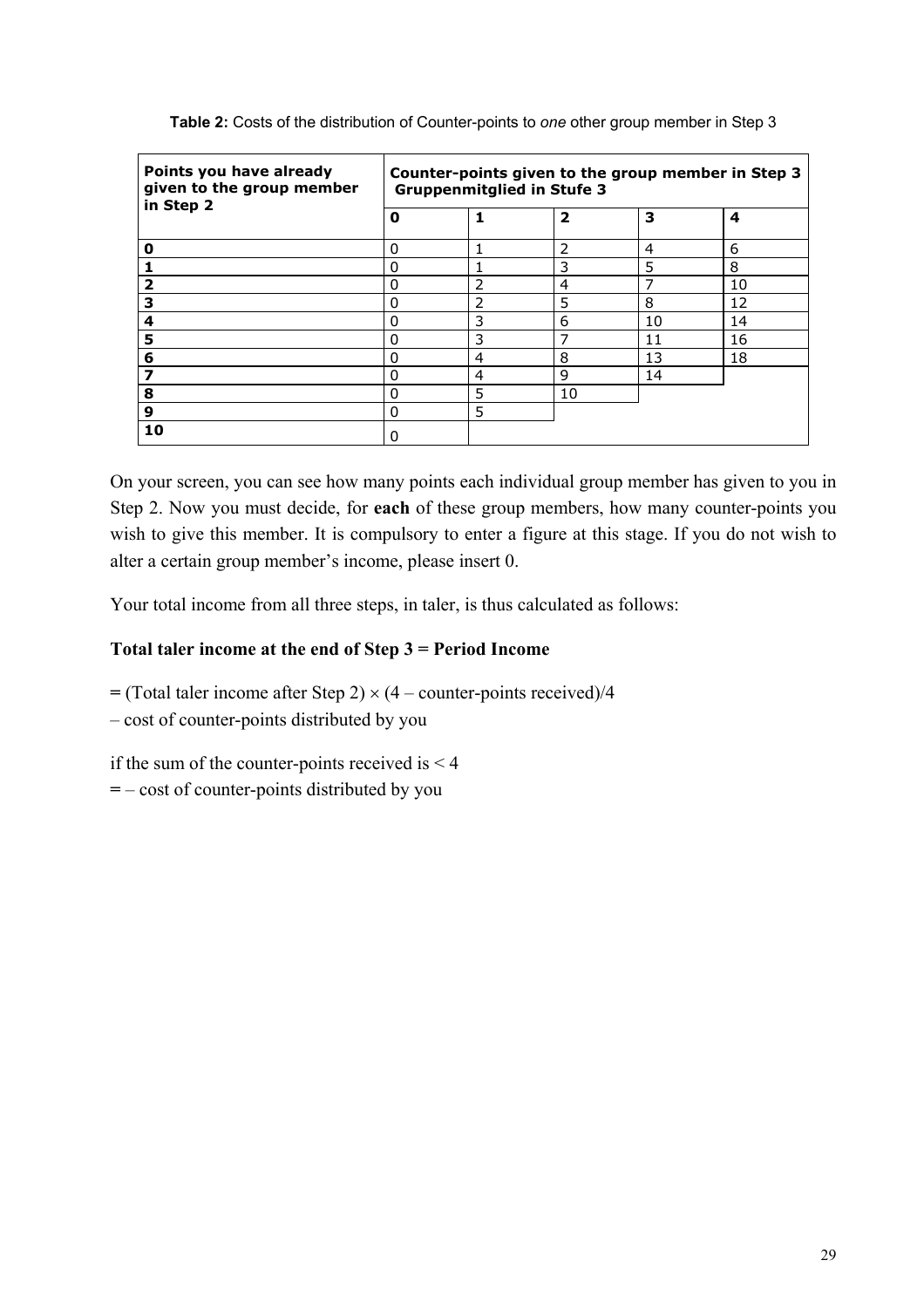| Gruppenmitglied   | Punkte erhalten | Gegen-Punkte |  |
|-------------------|-----------------|--------------|--|
| Gruppenmitglied 1 | XXX             |              |  |
| Gruppenmitglied 2 | $\pmb{0}$       |              |  |
| Sie               |                 |              |  |
| Gruppenmitglied 4 | yxx             |              |  |
|                   |                 |              |  |
|                   |                 |              |  |

the sum of the counter-points received is  $\geq 4$ 

You will also find this information on the final screen of each period.

# **The Payoff**

if

Your total income, in taler, is calculated from the sum of your taler income in each period, in addition to the flat payment of 25 taler given to you at the beginning. As mentioned above, you receive 4 euro cent for each taler. You are also paid 4 Euro for showing up.

Do you have any further questions?

### *Test Questionnaire*

## *Please answer all questions. Please write down the complete calculation at all times! If you have any questions, please let us know!*

- 1. Each group member has 20 taler at his disposal. Nobody (including you) contributes to the project in Step 1. How high is Your income after Step 1? ........ The income of all other group members after Step 1? ........
- 2. Each group member has 20 taler at his disposal. You contribute 20 taler to the project in Step 1. All other group members also contribute 20 to the project. How high is Your income after Step 1? ........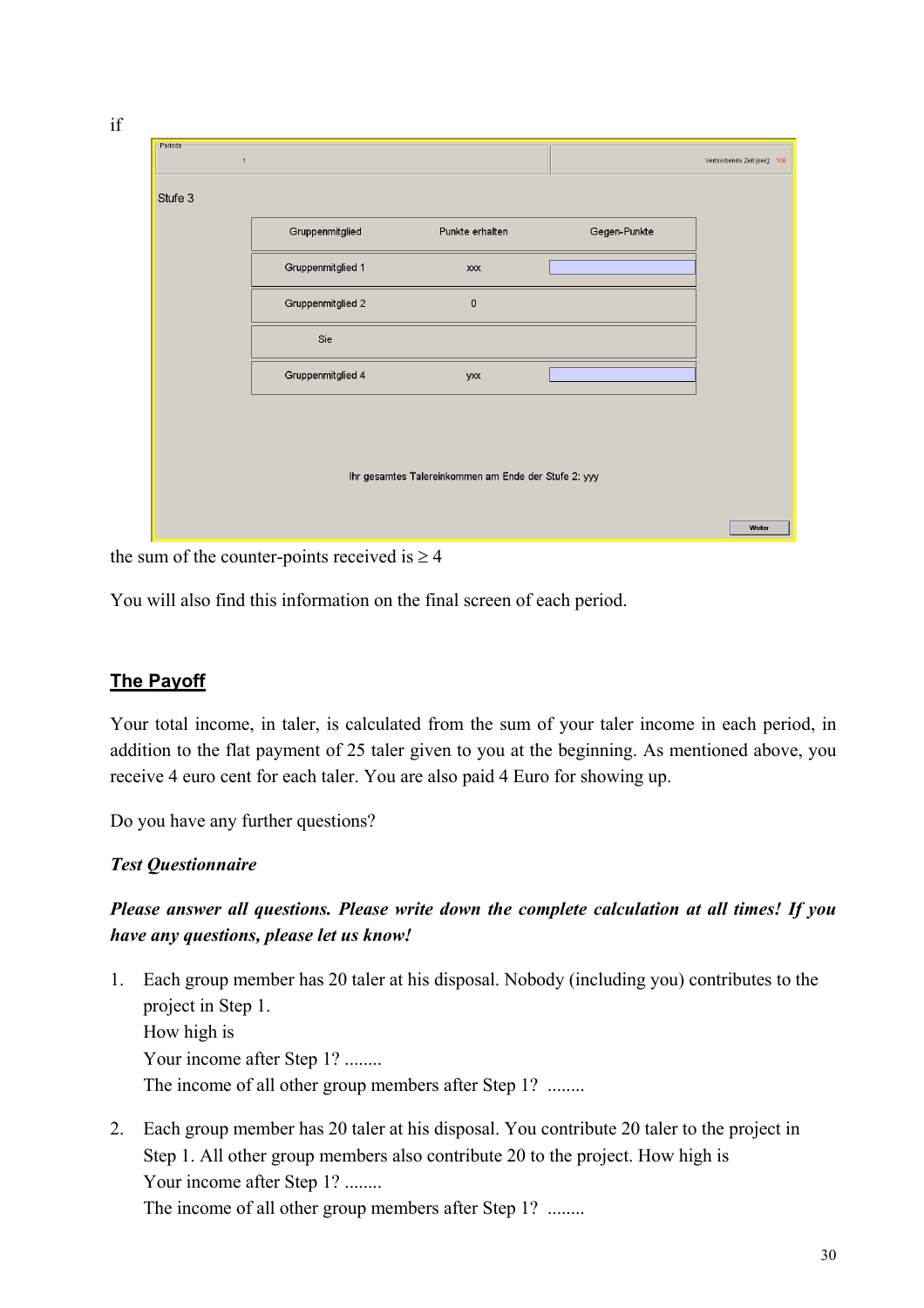- 3. Each group member has 20 taler at his disposal. The other 3 group members contribute a total of 30 taler to the project in Step 1.
	- a) How high is your income after Step 1, if you contribute Zero taler to the project, in addition to the 30 taler? Your income after Step 1? ........
	- b) How high is your income after Step 1, if you contribute 15 taler to the project, in addition to the 30 taler? Your income after Step 1? ........
- 4. Each group member has 20 taler at his disposal. Your contribution to the project is 8 taler.
	- a) How high is your income after Step 1, if the other group members contribute a total of 7 taler to the project, in addition to your 8 taler? Your income after Step 1: ........
	- b) How high is your income after Step 1, if the other group members contribute a total of 22 taler to the project, in addition to your 8 taler? Your income after Step 1: ........
- 5. In Step 2, you distribute the following points to your three other group members: 9, 5, 0. How high is the total cost of your distributed points?
- 6. How high is the total cost, if you give all other group members 0 points?
- 7. By how many per cent is your income reduced after Step 1, if you have received the sum of Zero points from all other group members?
- 8. By how many per cent is your income reduced after Step 1, if you have received the sum of 4 points from all other group members?
- 9. By how many per cent is your income reduced after Step 1, if you have received the sum of 15 points from all other group members in Step 2?
- 10. At the end of Step 2, you distribute the following points to the other three members of your group: 2, 2, 0. In Step 3, you distribute the following counter-points to the other three group members: 1, 1, 1. How high is the total cost for the counter-points distributed by you?
- 11. By how many per cent is your income reduced after Step 2, if you have received the sum of 3 counter-points from the other group members in Step 3?